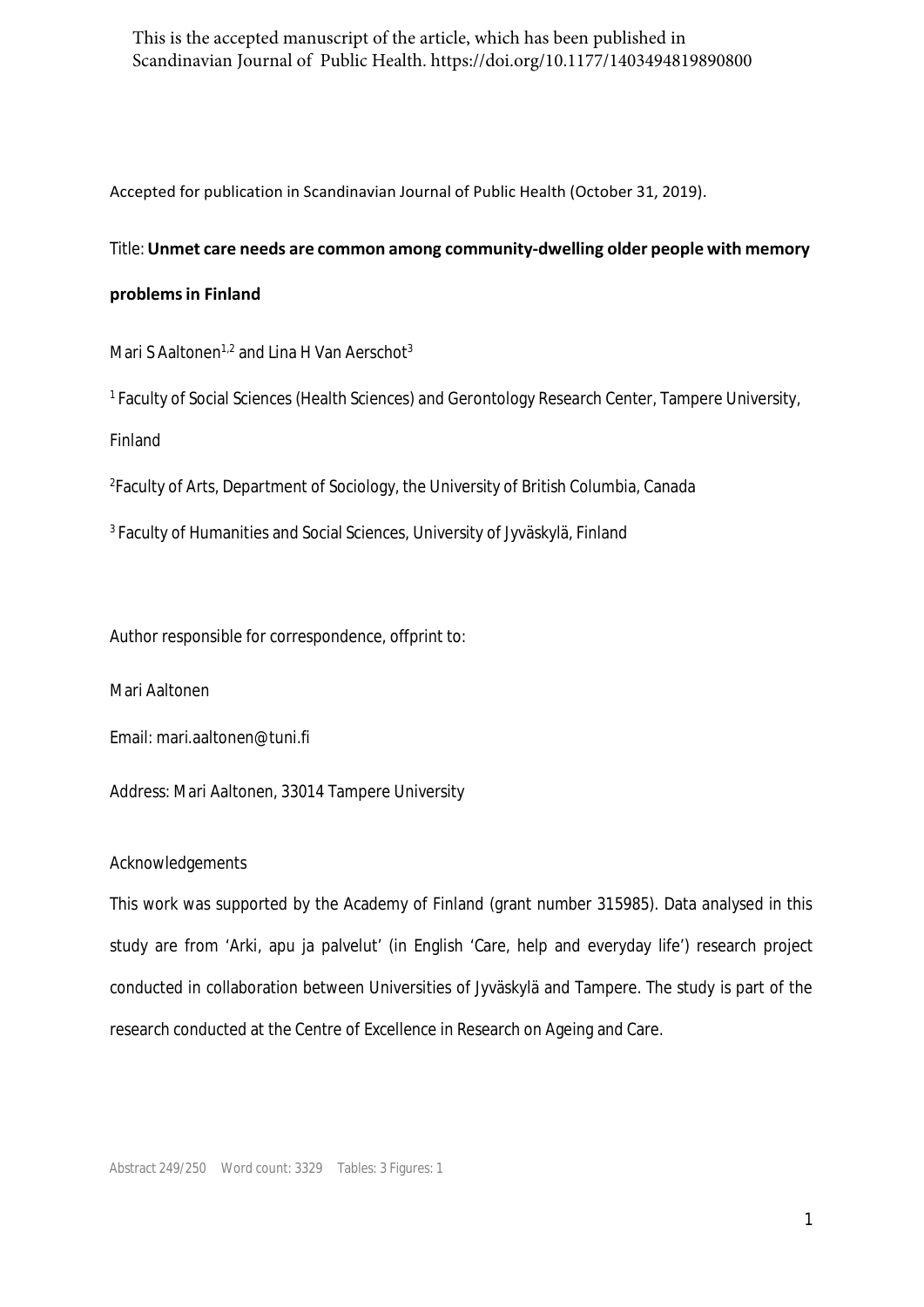Unmet care needs are common among community-dwelling older people with memory problems in Finland

### **Abstract**

*Aims:* Ageing in place has become a policy priority. Consequently, residential care has been reduced, and more older people with multiple care needs reside at home with the help of informal care or home care services. An increasing share of these people have memory disorders. We examine the extent to which memory problems, in addition to other individual characteristics, are associated with unmet care needs among community-dwelling older people.

*Methods:* The study employs cross-sectional survey data from community-dwelling people aged 75+ collected in 2010 and 2015, analysed using binary logistic regression analysis. The study population consists of people who have long-term illnesses or disabilities that limit their everyday activities (N1928). Nine per cent reported substantial memory problems. Of these, 35.7% had a proxy respondent.

*Results:* People with memory problems have more care needs than those with other types of disability or illness. They receive more care but still have more unmet needs than others. About a quarter of people with memory problems report that they do not receive enough help. This result does not change significantly when the proxy responses are excluded. Even a combination of informal and formal home care is insufficient to meet their needs.

*Conclusions:* Insufficient care for people with memory problems implies a serious demand to further develop home care services. The care needs of this population are often complex. Unmet needs are a serious risk to the well-being of people with memory disorders, and may also create an extensive burden on their informal caregivers.

*Keywords:* Formal home care, informal care, unmet needs, insufficient care, memory problems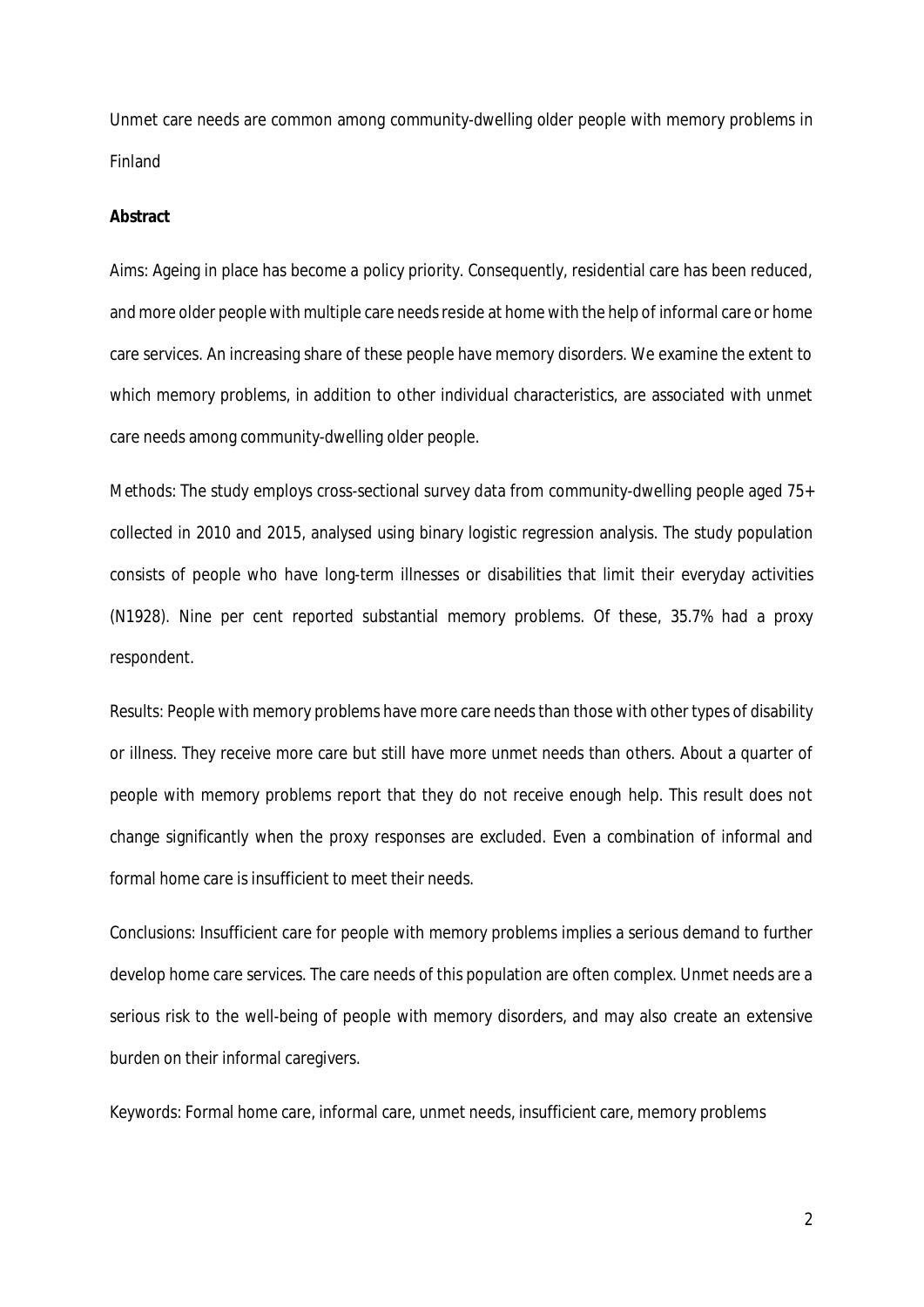**Unmet care needs are common among community-dwelling older people with memory problems in Finland**

#### **Introduction**

For two decades in Finland, the emphasis of care policies for older people has been on ageing in place and residing at home for as long as possible. Cost savings have been introduced in all types of public services for older people, but especially in residential care [1, 2]. Regardless of the national policy aim to improve and broaden home care services to compensate for these reductions in residential care [3], the coverage of home care has decreased [2, 4].

In principle, the care people receive at home consists of home care services and informal care offered by family members or other people close to the recipient. Public home care in Finland is needs-tested, available to all citizens, and organized by local municipalities [5]. These services are in principle directed to and used by all social groups according to need, and not for example according to purchasing power [6]. Although these services are mainly publicly funded, public funding covers only a proportion of the services; most services are partly covered by either fixed or income-related client fees that vary between different service types and municipalities. Additionally, people can buy private services, including home care services, and cover the costs out of their own pocket. For some of these costs, people can apply for a tax credit for household expenses up to 60% of the cost of the service [7]. In addition, despite the public responsibility for providing 'indispensable subsistence and care' (The Constitution of Finland), a significant amount of care is provided by families and other persons close to the recipient [8].

An earlier Finnish study showed that the more care needs an older person has, the more care s/he receives from both formal services and informal caregivers [9]. Due to their range of challenging symptoms, a higher need for care is typical among people with different types of memory disorders [10-12]. It is estimated that there are around 190,000 persons with memory disorders in Finland, and around 14,000 persons fall ill yearly [13]. People with memory disorders today constitute an increasing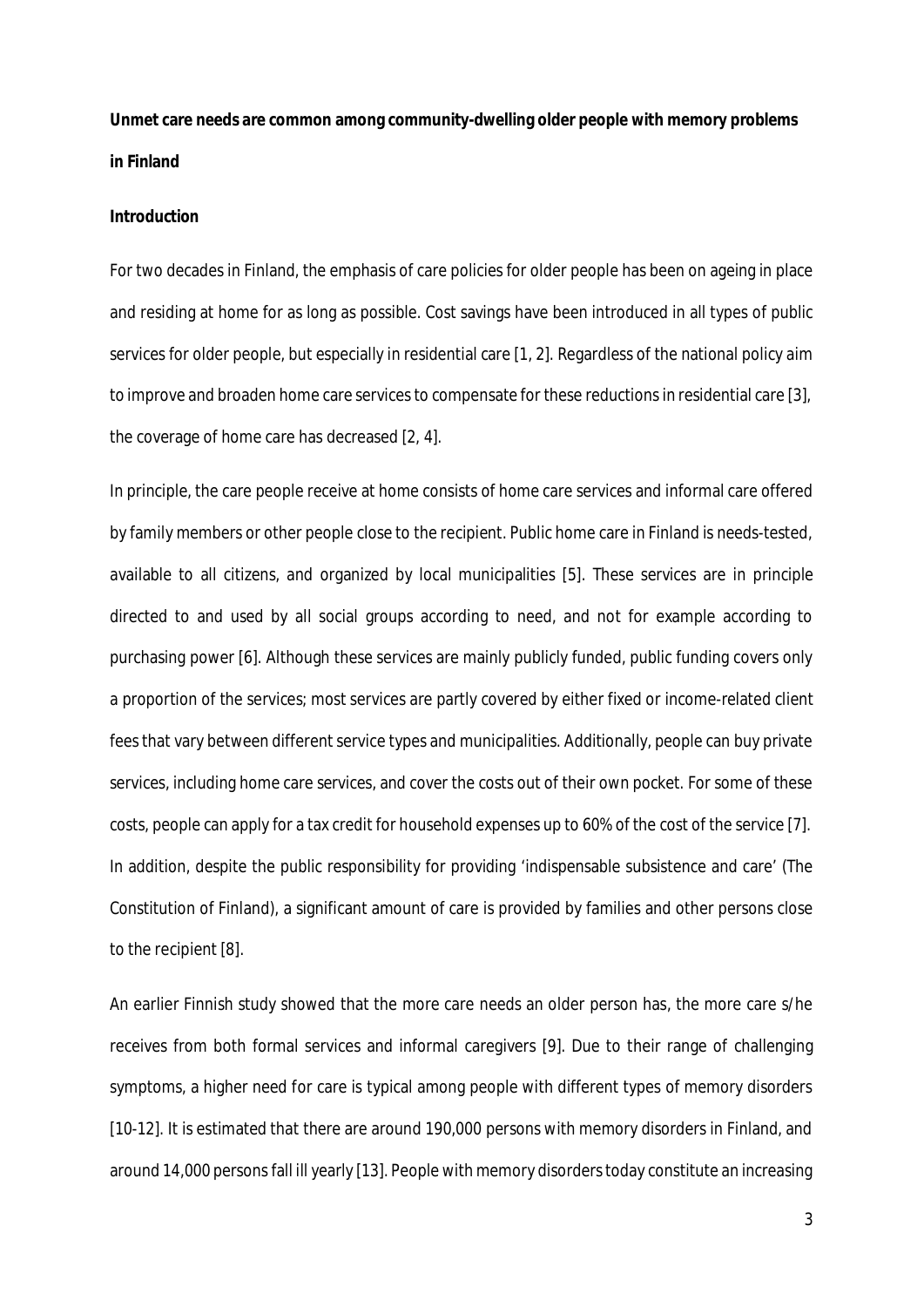proportion of clients in home care [14] and receive a considerable amount of informal care. The significance of these conditions for individuals' lives – both care receivers and caregivers – has therefore also increased.

However, not all older people receive sufficient care or help regarding their needs. Unmet needs occur when a person has disabilities for which help is needed but is either unavailable or considered insufficient [15, 16]. In Finland in 2014, unmet needs were quite common among public home care clients aged 75+: one in four considered that the quantity of home care services was insufficient for their needs [17]. To our knowledge, no research has been done on unmet care needs of persons with memory problems in Finland.

#### *Aims*

Using data from community-dwelling older people with long-term illnesses or disabilities, we examine whether home care is sufficient for those with memory problems. Information about unmet needs is urgently needed, as an increasing number of older people with disabilities reside in private homes and the number of those with memory disorders is significantly increasing.

#### **Methods**

We use a cross-sectional survey conducted in 2010 and 2015, focusing on people aged 75+ living at home or in serviced housing (excluding institutional care) in the two Finnish cities of Jyväskylä and Tampere [18]. This survey collected information on the everyday life situations of older people: their everyday activities, needs for care, use of care, socio-economic and demographic backgrounds, and self-reported physical and mental health.

A covering letter about informed consent, the 12-page self-administered questionnaire and a prepaid envelope were sent to 1000 participants in each city, followed by two follow-up letters to nonrespondents. Participants' addresses were drawn from population registries. In the first wave, 1436 questionnaires were obtained (response rate 71.5%), and in the second 1474 (response rate 73.7%).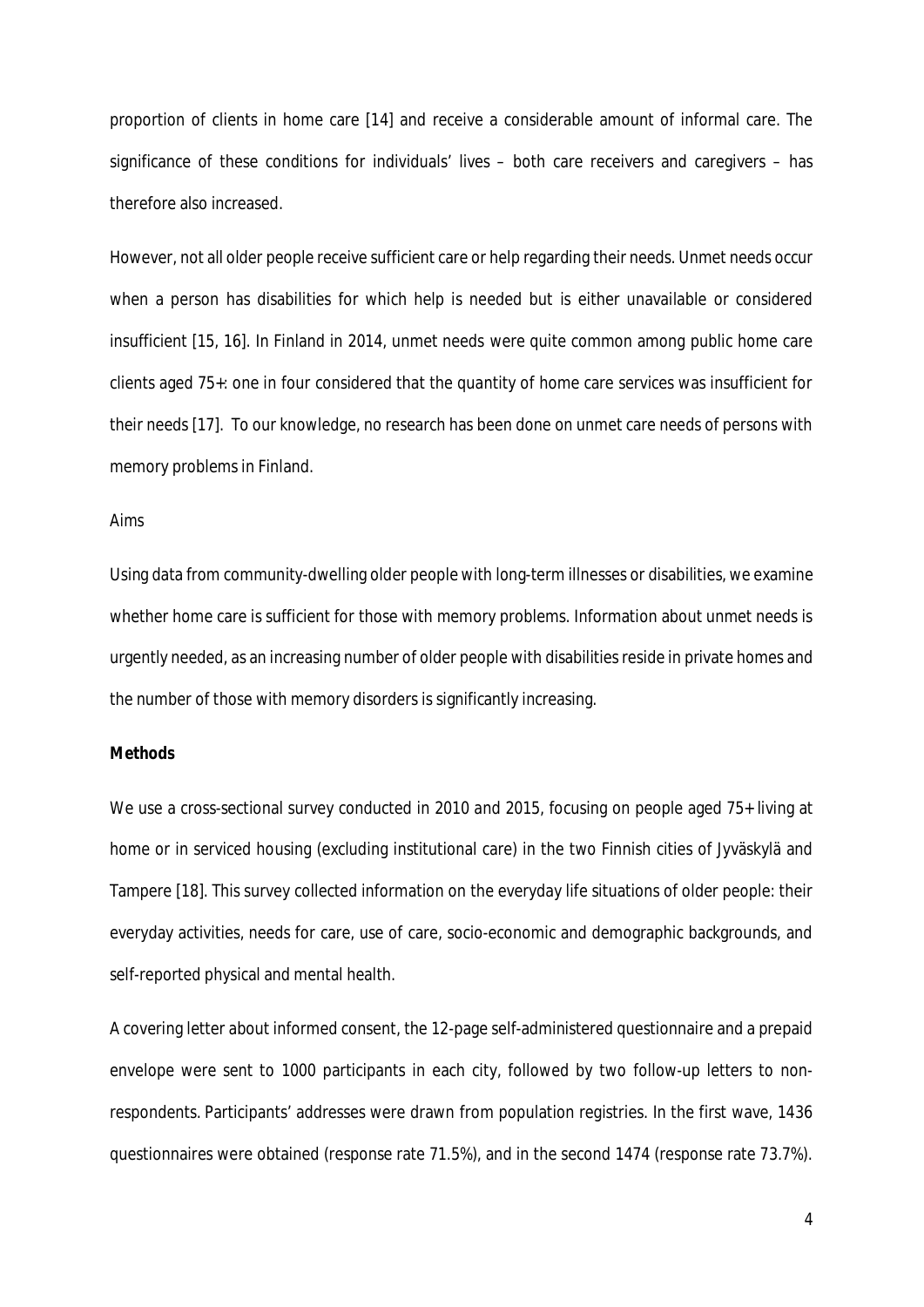Since this study neither involves the physical integrity of subjects nor deviates from the principle of informed consent, ethical committee approval was not required. However, standard survey method guidelines for good scientific practice were followed. For example, participants were informed in the covering letter about the purpose of the survey, and the confidentiality and anonymity of the collected data.

For this study, the study population consists of those who had one or more long-term illnesses or disabilities that limited their everyday activities, and who had answered the question 'Do you have memory problems?' (1 = not at all, 2 = somewhat, 3 = a lot) (N 1928). Nine per cent (N 185) chose option 3 and were classified as people with memory problems. Among people with memory problems the share of proxy responses was 35.7%, while among people without memory problems it was 3.0%. In the Finnish survey, the questions were formulated using two terms, 'help' and 'care', depending on the content of the question. In this study, we use the concepts of informal care, formal home care and

#### *Insufficient care and unmet needs*

(in)sufficient care to cover both help and care.

Unmet needs were measured with two different questions. First, unmet needs related to functional problems were investigated using an eight-point question regarding instrumental activities of daily living (IADL) and a five-point question regarding activities of daily living (ADL) (Table 1). The response options were: 1) I can cope without difficulty, 2) I do not cope by myself but I get enough help, or 3) I do not cope by myself and I need more help. Those who chose option 3 were considered to be receiving insufficient care, i.e. to have unmet needs. Second, the respondents were asked in general 'Do you receive enough help?' and the response options were 1) I do not need help, 2) Yes, I receive enough help, and 3) I do not receive enough help. Again, those who chose option 3 were considered to have unmet needs.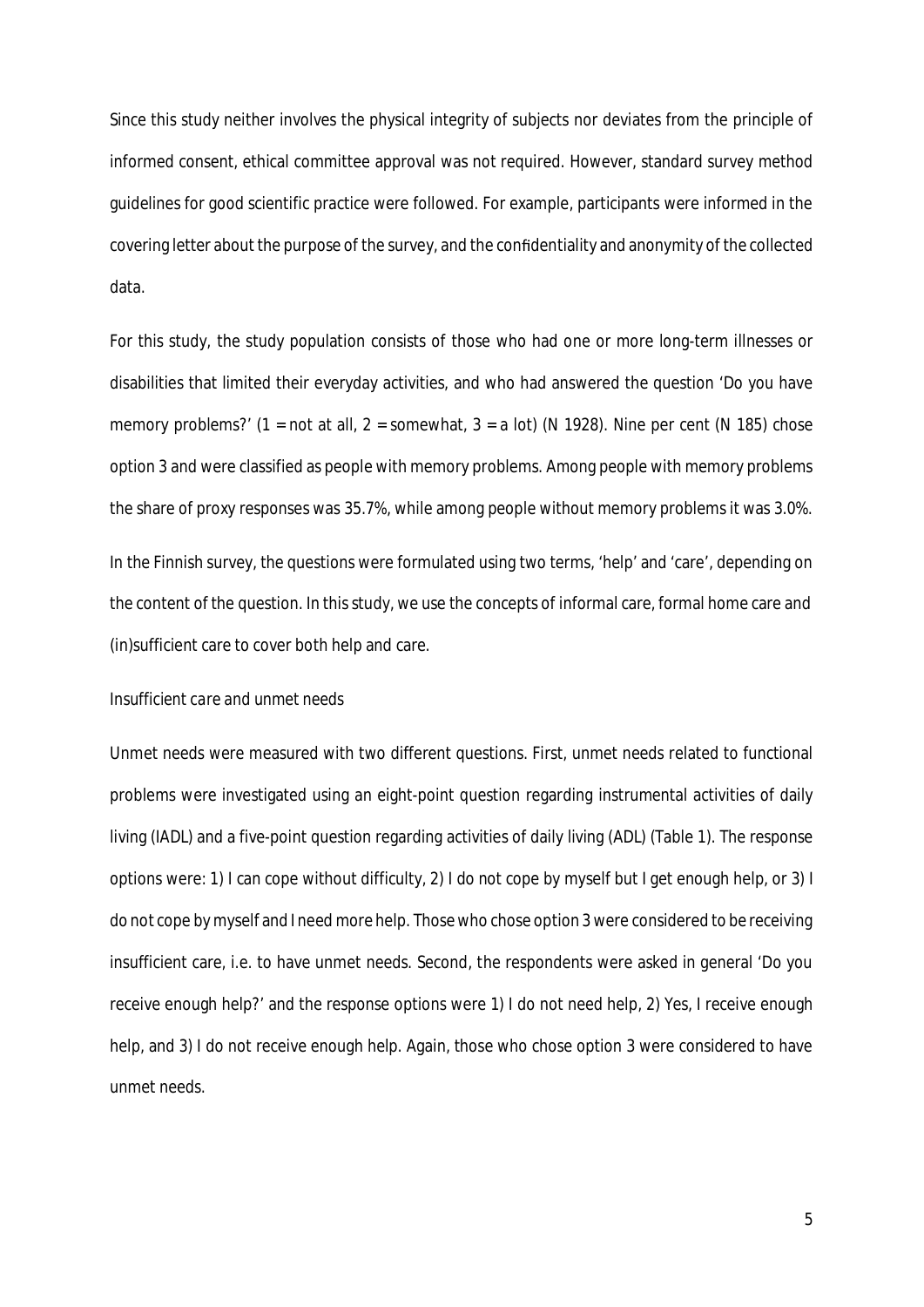## *Explanatory variables*

To capture the impact of memory problems, in addition to other individual factors contributing to the need of care, we apply the conceptual framework of the individual determinants of care use [19]. In this framework, the use of care depends on predisposing, enabling and need factors. In previous research, this framework has been expanded to represent the determinants of insufficient care use, i.e. unmet care needs [20]. Predisposing factors include demographic and social characteristics that existed prior to the onset of illness, such as age and gender. Enabling factors represent conditions that make health care resources available to the individual: in this study, marital status, number of children, household type, education and monthly disposable household income. Need factors are the illnessrelated factors that are the immediate cause of the use of care: in this study, memory problems, selfrated health and functional limitations. The latter variable was constructed from those who reported problems with different IADL and ADL.

# *Statistical analysis*

Those who indicated that they needed help and care in response to the question 'Do you receive enough help?' – i.e. who chose the response options 2) Yes, I receive enough help (N 1112) or 3) I do not receive enough help (N 272) – were included in the binary logistic regression. This method was used to estimate the association of receiving enough help, i.e. sufficient care, with memory problems and other enabling, predisposing and illness-related need factors. The outcome variable was sufficient care  $(0 =$  receives enough care and help,  $1 =$  does not receive enough care and help). The analyses were conducted for the whole study group and in addition for those who solely used informal care, and for those who used both informal and formal home care.

### **Results**

The average age was 82.7 years. Those with memory problems were slightly older than the rest (Table 1). More than half the study population were single, divorced or widowed, and almost as many lived alone. Those with memory problems more often had a partner and lived with someone. The majority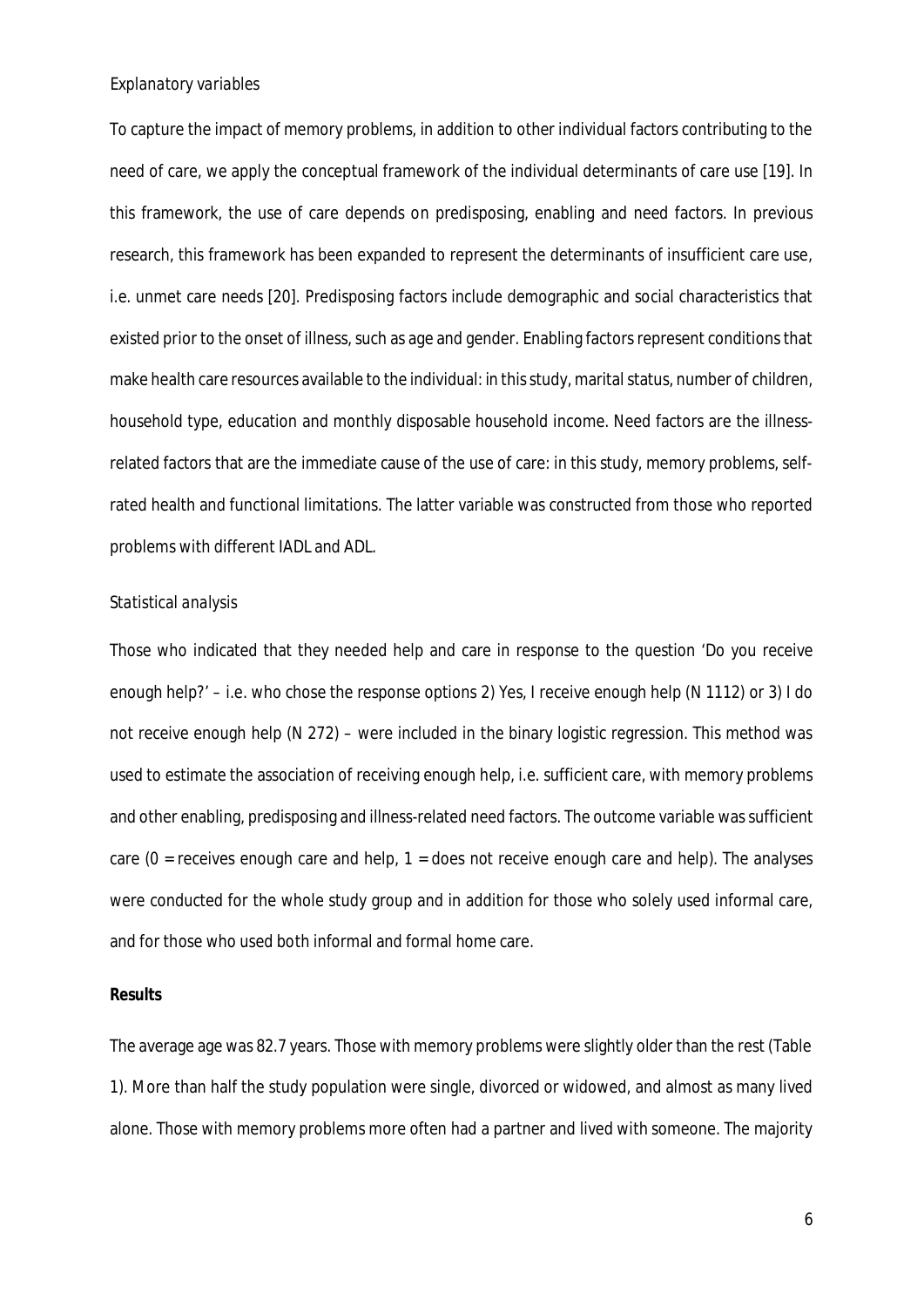of respondents had children. Regarding socio-economic characteristics, those with memory problems on average had a lower education compared with respondents without memory problems.

Although everyone included in this study had a long-term illness or disability, not everyone subjectively rated the state of their health as poor. Almost 87% of respondents with memory problems, and 75% of those without memory problems, estimated their health as poor (Table 1). Regarding IADL and ADL, people with memory problems had a higher number of functional limitations than those without memory problems (Table 1).

#### *Care and help received from family members, other informal caregivers and formal home care*

Almost all of the respondents received informal care, and one third received public home care on a weekly or daily basis (Figure 1). The most common types of care were solely informal care or a combination of weekly or daily informal care and weekly or daily public home care, possibly topped up with privately purchased services.

Informal care was slightly more common for people with memory problems (98.8% versus 94.9%) (Figure 1). Informal caregivers were most often spouses, children and daughters-in-law. These were even more frequent caregivers for people with memory problems than for those with other kinds of disability, who received informal care more frequently from grandchildren and friends. However, the only statistically significant difference was that people without memory problems more often received help from a friend than those with memory problems.

People with memory problems received public home care services considerably more often (55.1%) than those without memory problems (29.5%). However, relying solely on public services was highly uncommon. Solely receiving informal care was more common among those without memory problems.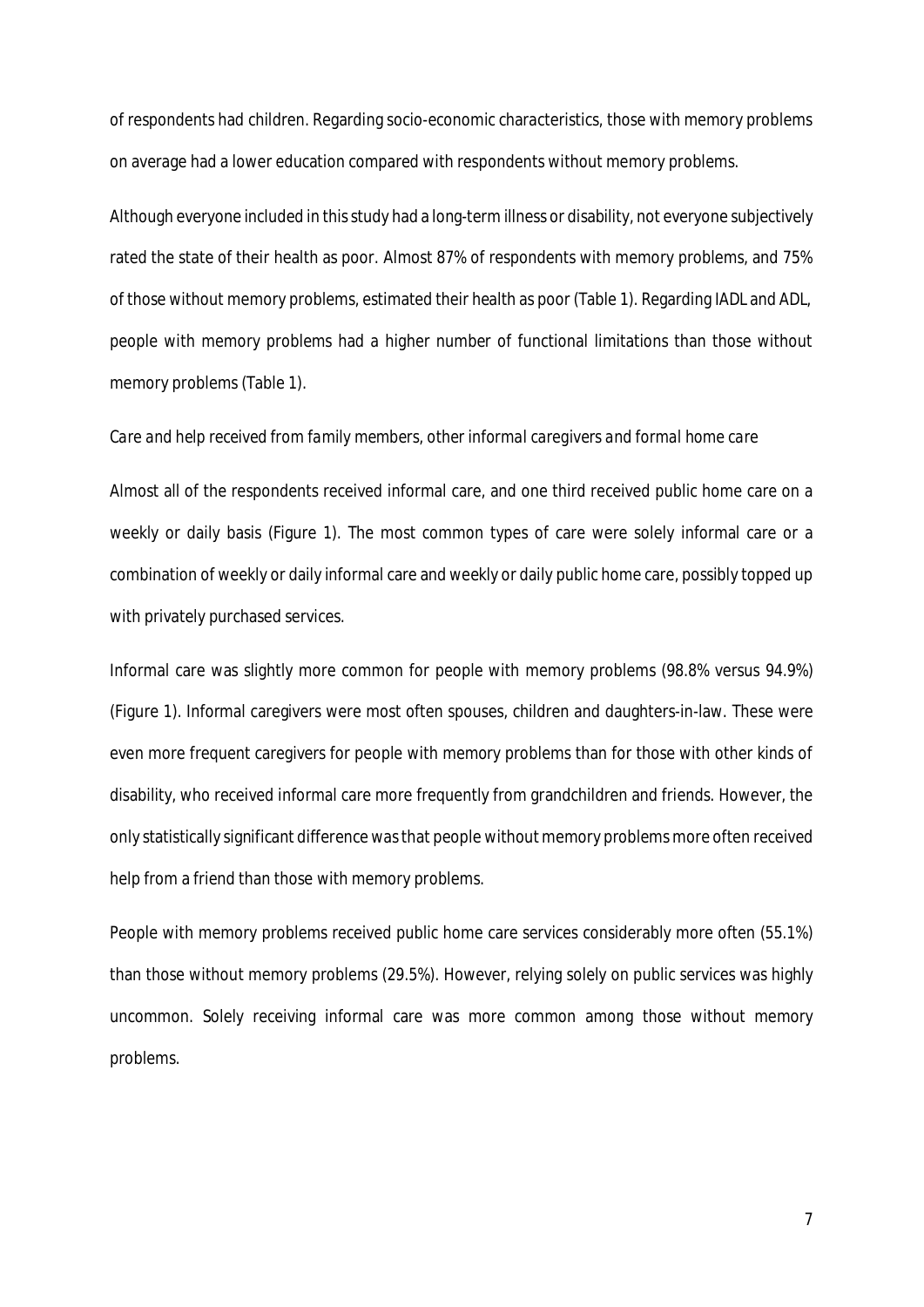#### *Association of memory problems with sufficient care and help*

In all, five per cent of those with memory problems stated that they did not need help or care, whereas almost a quarter of the others could manage without care (Table 2). Of those with care needs, 26% of people with memory problems and 19% of those without memory problems reported unmet needs. Regardless of whether care was received solely from informal caregivers, or from both formal services and informal caregivers, unmet needs were more common among people with memory problems than among others. However, the difference was statistically significant only for those who received care from both informal and formal caregivers. In all, insufficient care was more frequent among those who solely received informal care.

To estimate the impact of the proxy respondents among people with memory problems, we analysed unmet needs separately among those who did not use a proxy respondent (Table 2). Removing proxy responses did not change the results significantly, and the differences between people with and without memory problems remained. However, when the proxy responses were removed, the number of respondents declined, especially among people with memory disorders, and the differences were no longer statistically significant.

In relation to ADL and IADL needs, people with memory problems reported more often than others that they did not receive sufficient care and help (Table 2). Among people with memory problems, one in four or one in three had unmet needs, depending on the IADL in question, excluding managing financial affairs and taking medication, which were less often subject to unmet needs. Among people without memory problems, the corresponding proportions varied from 13% to 23%. Between one in five and one in four people with memory problems, and more than one in 10 of those without memory problems, had unmet ADL needs. The difference in unmet needs between people with and without memory problems was statistically significant in relation to showering and getting in and out of bed.

The univariate model (Table 3) shows that male gender, living alone, low income, memory problems, poor self-rated health and a higher number of functional difficulties increased the likelihood of unmet care needs. Memory problems remained significant in models 2–4, but after ADL and IADL variables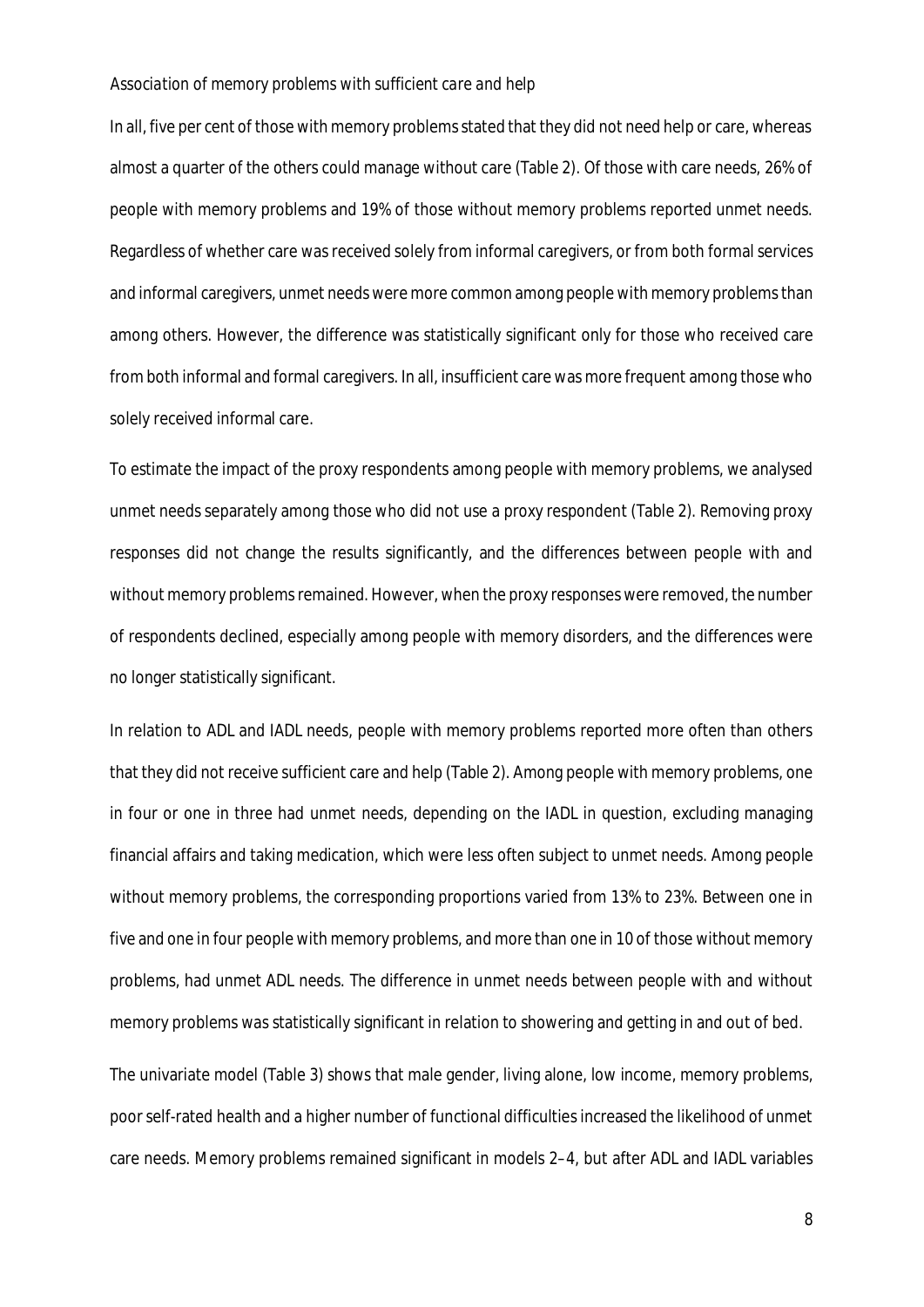were included in the final model, the effect of memory problems fell to insignificance. The only significant indicator for unmet needs was poor self-rated health in the final model.

When only those who used solely informal help were included in the analyses, a lower income and a higher number of ADL problems were associated with insufficient care (final model 5). Among those who received help from both informal caregivers and public home care, memory problems and a higher number of ADL problems were associated with insufficient care (final model 5).

#### **Discussion**

People with memory problems need and receive more care, but they also have unmet care needs more often than people with other types of disability or illness. Among those who receive both public home care and informal care, those with memory problems and high numbers of ADL limitations have unmet needs most often. Among those who rely solely on informal care, those with low incomes and high numbers of ADL limitations have unmet needs most often. The difference in unmet needs between people with and without memory problems is more noticeable with regard to IADL than ADL needs.

In all, the severity and types of memory problem vary, from subjective memory complaints with no clear cognitive impairment to progressive memory disorders and dementia. As the causes of memory problems vary, so the symptoms differ, ranging from anxiety, depression and stress to confusion, language difficulties, neurological disorders, and ADL and IADL problems [21]. Regardless of this variety, a higher dependency on and need for services is common among people with different types of memory disorders [10-12]. Previous research shows that higher needs entail unmet needs; hence, people with dementia have more unmet needs than people without dementia [22]. In a study of community-dwelling older people with cognitive impairment and their informal caregivers in the US, almost all of the older people had at least one unmet need [23]. In that study, the unmet needs were estimated in domains such as safety, general health/medical care, meaningful activities and legal issues. A recent European study found that people with middle-stage dementia had most unmet needs in the domains of company (15%), information (13%) and daytime activities (9%) [24]. Overall, making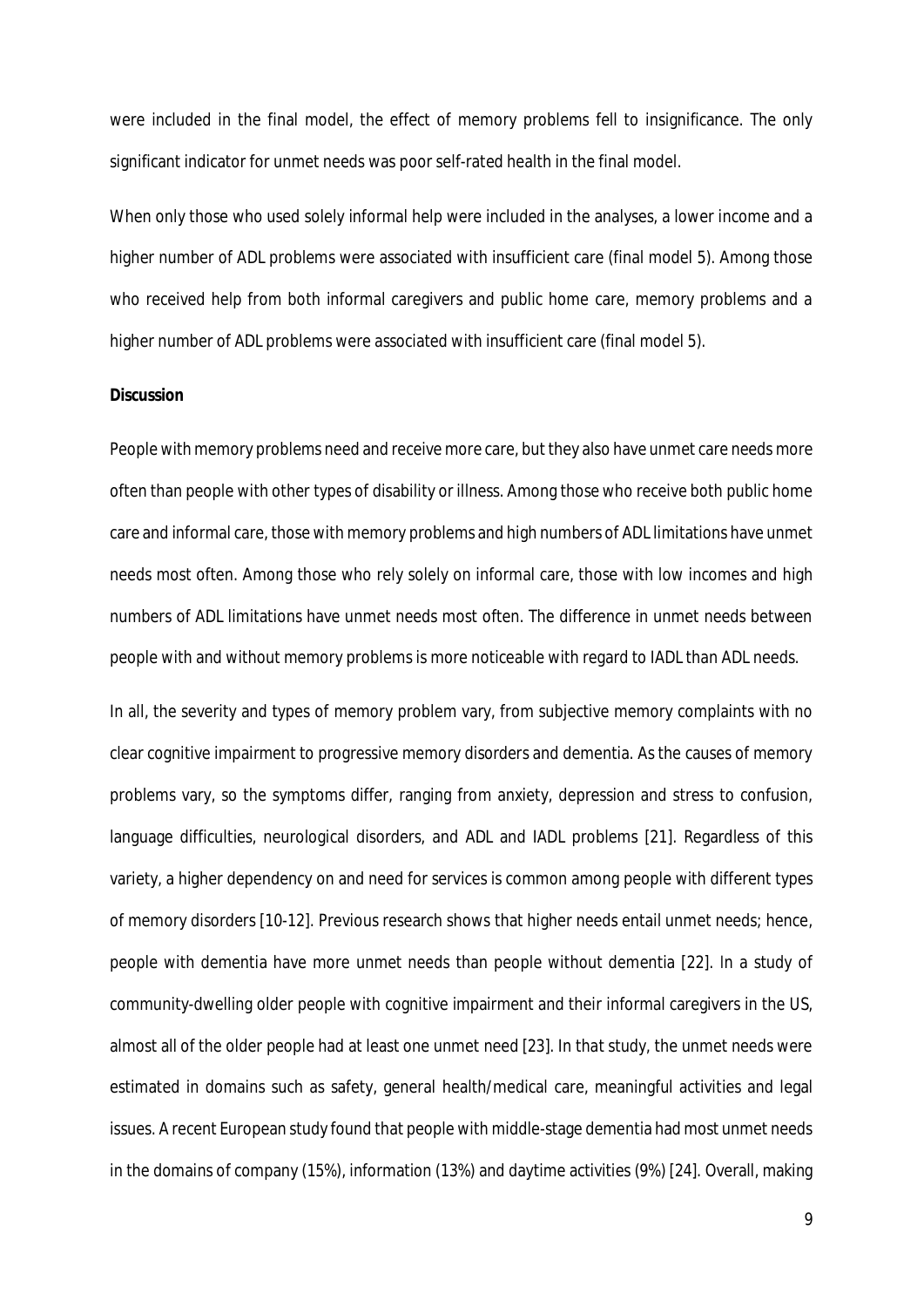comparisons is problematic, because unmet needs are estimated differently, and study populations vary across different studies [15]. For example, a nationally representative Swedish study found that under 2% of people aged 75 years or older with an ADL need had unmet needs [25]. In that study, unmet need was defined as not receiving any help, whereas in our study it was defined as receiving insufficient help. In a literature review [15] of research from different countries, it was estimated that the share of older people with unmet ADL needs varied between 3% and 35%, depending on the study in question.

In addition to the complexity of definitions of unmet needs, measuring needs objectively is challenging. Both informal caregivers [24, 26] and professional care workers [27] often estimate needs and unmet needs to be higher than do those who need the care. There is a question as to whether people with memory disorders or their informal caregivers underestimate or overestimate their care needs. However, researchers have pointed out that due to the nature of the illness, people with memory disorders may lack the insight and ability to judge their own needs and received care [26], and informal caregivers may therefore have a clearer overview in that respect.

Public formal home care is targeted at those who have the highest physical and mental health needs [1, 4]. Older adults who have higher care needs are more likely to receive care from more than one source [9, 28]. It is probable that in our study, those who received care from both informal and formal caregivers had the highest needs. In this group, memory problems and a higher number of ADL limitations were indicators of insufficient care. This implies that memory problems create demanding care needs that are not met, even with a combination of public home care services and informal care. The consequences of unmet care needs are drastic: a lower quality of life [29], predictive of residential care and even death [30]. In terms of appropriate help and decent living conditions, attention should be given to the group of people who live at home with memory problems and complicated care needs.

Our study shows that community-dwelling people with disabilities, including those with memory problems, receive a significant amount of informal care, which notably saves costs in public care [31].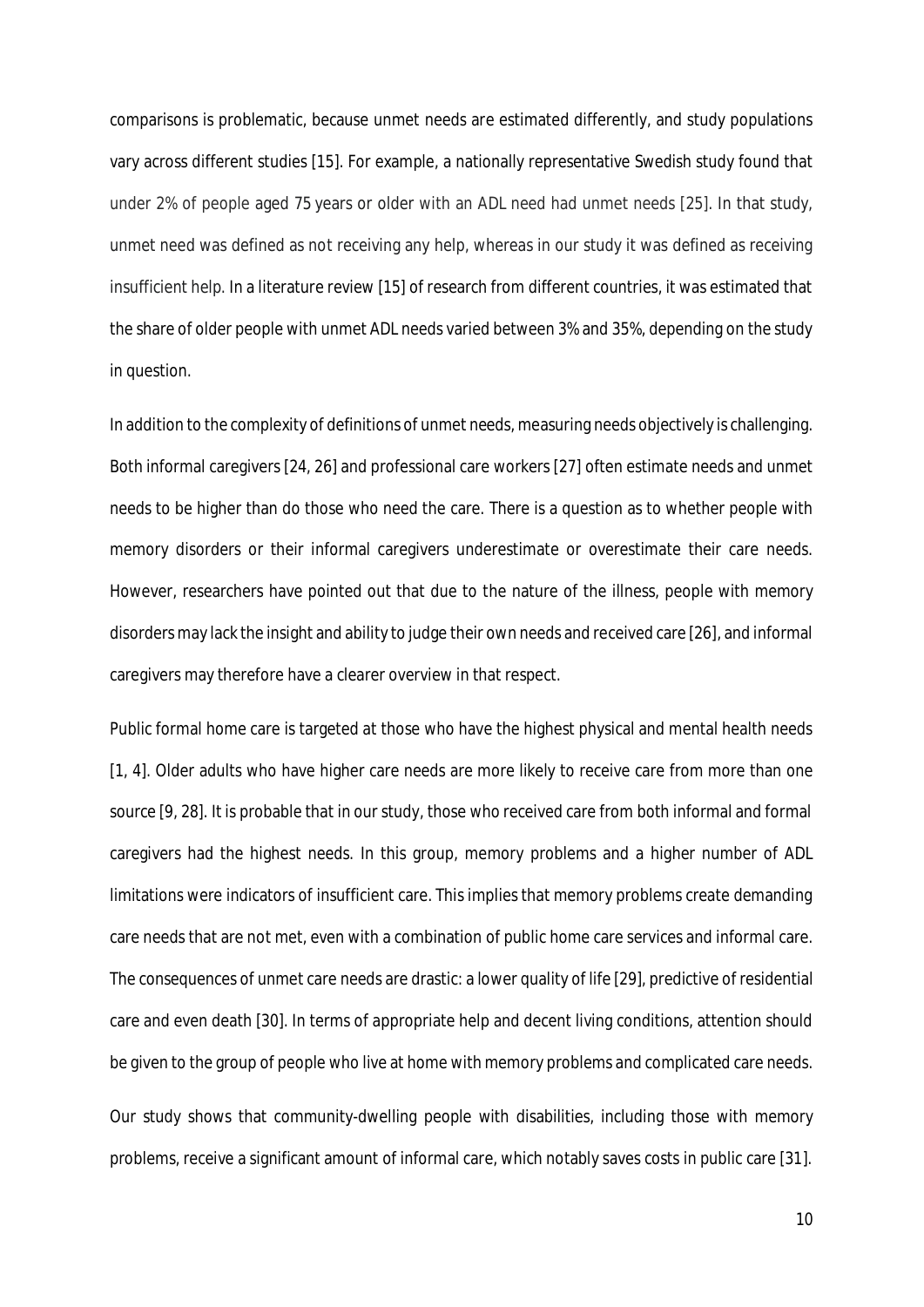However, this places persons in need of care in unequal positions, as available informal care resources vastly differ between individuals. Most of the survey respondents in this study received informal care, but of course this is not the case with all older people. Presumably, those who do not have informal caregivers are the likeliest to receive insufficient care.

#### *Strengths and limitations*

This study is subject to some limitations. The number of those with memory problems was rather low, which decreases the statistical power of the analyses. It is common for people with cognitive problems to be under-represented in survey studies, since filling in a questionnaire requires cognitive skills. Around 36 percent of the responses of people with memory problems were given by proxy respondents. Nevertheless, we have no reason to think that proxy respondents would not have the ability to evaluate whether the care recipient received enough care and help. We did not have information on the severity or type of the memory problems, i.e. whether the condition was mild or severe, and whether it was temporary or progressive. We must therefore exercise caution when comparing our results with previous studies on people with different types of memory disorder such as dementia, although it is likely that our study group included people with dementia. With regard to the analyses of the different types of care people received, missing responses decreased the statistical power. A detailed examination of missing responses revealed that half of those who skipped the formal care questions used informal care, and a fifth of those who skipped the informal care question used formal care. It is possible that some respondents answered only those questions that were most relevant to them. However, we do not know this for sure. In addition, use of each care type was asked with individual questions, thus long and detailed questionnaires might have reduced the motivation to respond, especially among this group, where everyone had an illness or disability. The question concerning the sufficiency of care did not include information about which type of care people felt they lacked: informal care, formal care or both. This information would be important for care policy. The data were collected in 2010 and 2015. From 2005 to 2015, the work strain in home care increased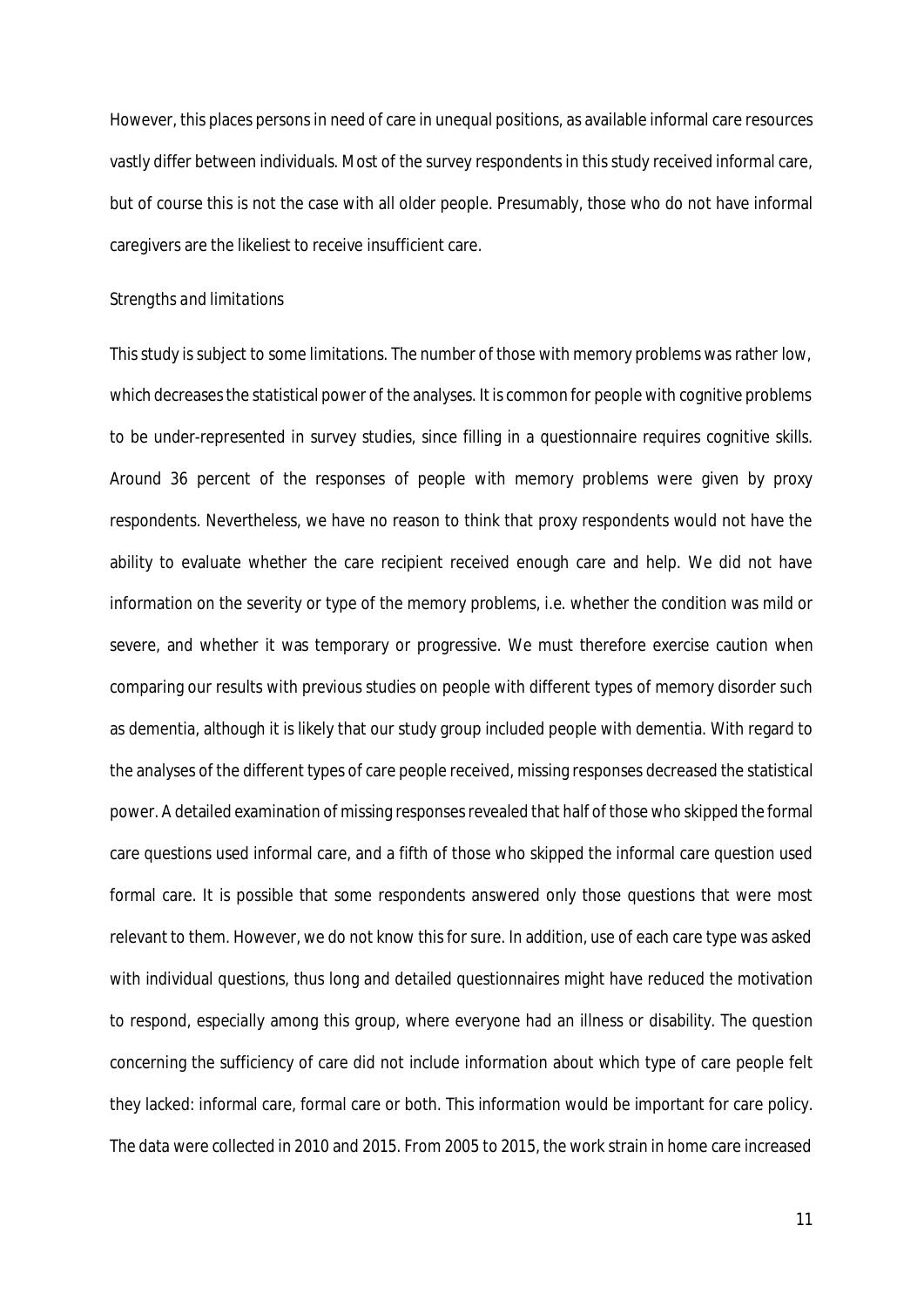[32]. Since then, the coverage of formal home care has continued to decrease [2]. There is no reason to expect that the situation with formal home care has improved since 2015.

This study provides highly important information on the unmet needs of community-dwelling older people with long-term illnesses or disabilities. Rather than studying individuals' memory problems, this study describes possible weaknesses in the Finnish care system for older people, especially for those with memory problems. To our knowledge, no research has been published to date on communitydwelling persons with memory problems and unmet needs in Finland. Regardless of some shortcomings related to response rates and missing responses, the data is a major strength of this study. Data include extensive information on different predisposing, enabling and needs-based determinants of care use. Due to the ageing population and increasing longevity, the number of people with memory disorders is predicted to increase significantly in the coming decades. Adequate information on care needs is urgently needed for the sufficient allocation of services.

#### **Conclusions**

The policy objectives of ageing in place and living independently at home for as long as possible need to be carefully considered in the cases of persons with memory problems and other demanding care needs. The number of old persons with memory disorders is increasing significantly, but public services are not sufficiently extensive to respond to the most demanding and complicated needs of communitydwelling older persons. The fact that people with memory problems receive insufficient care more often than others indicates that they need services of better quality and quantity.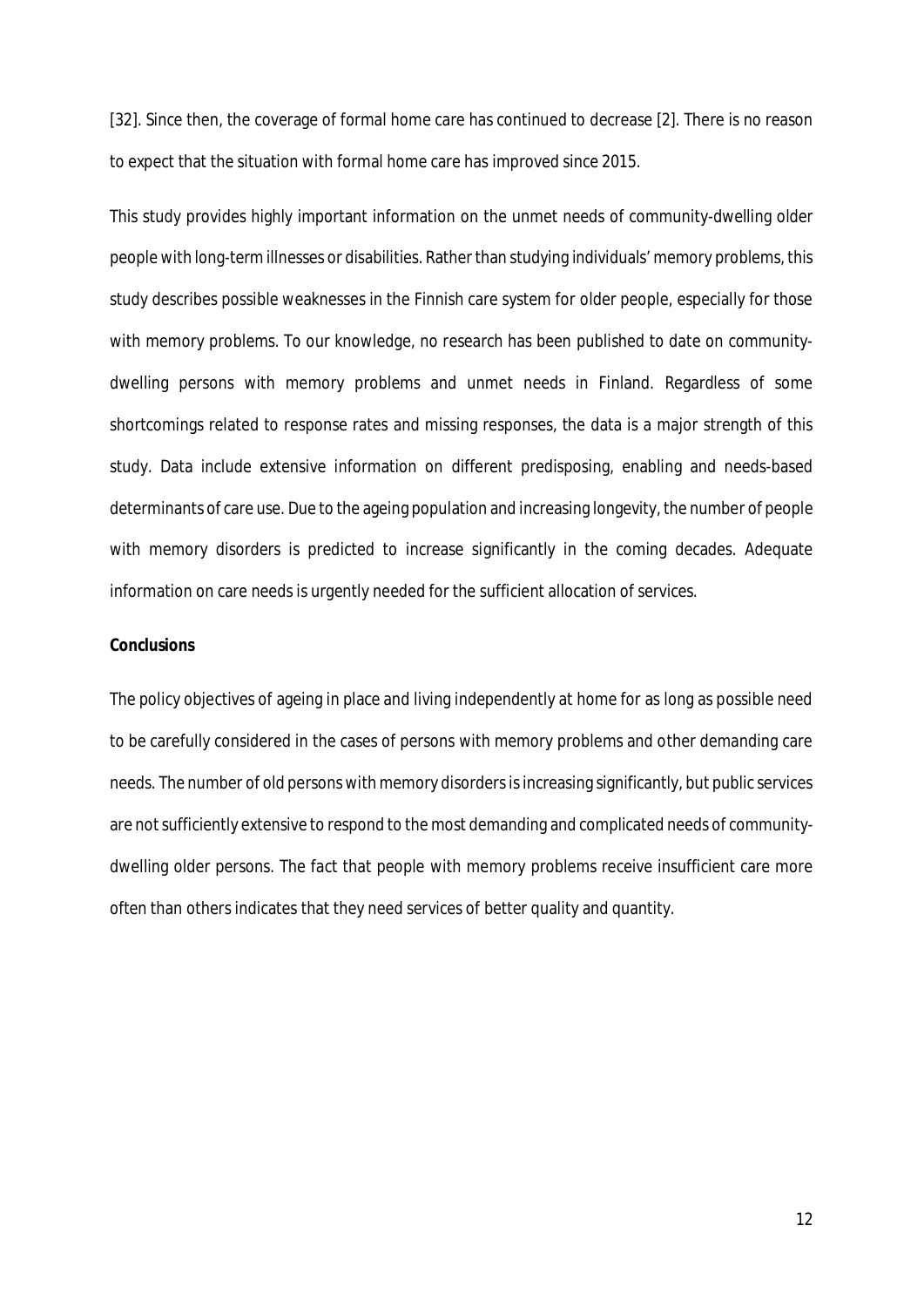# **Acknowledgements**

*Will be delivered before publication in order to preserve anonymity.*

**Conflict of interest**

The authors declare that there is no conflict of interest.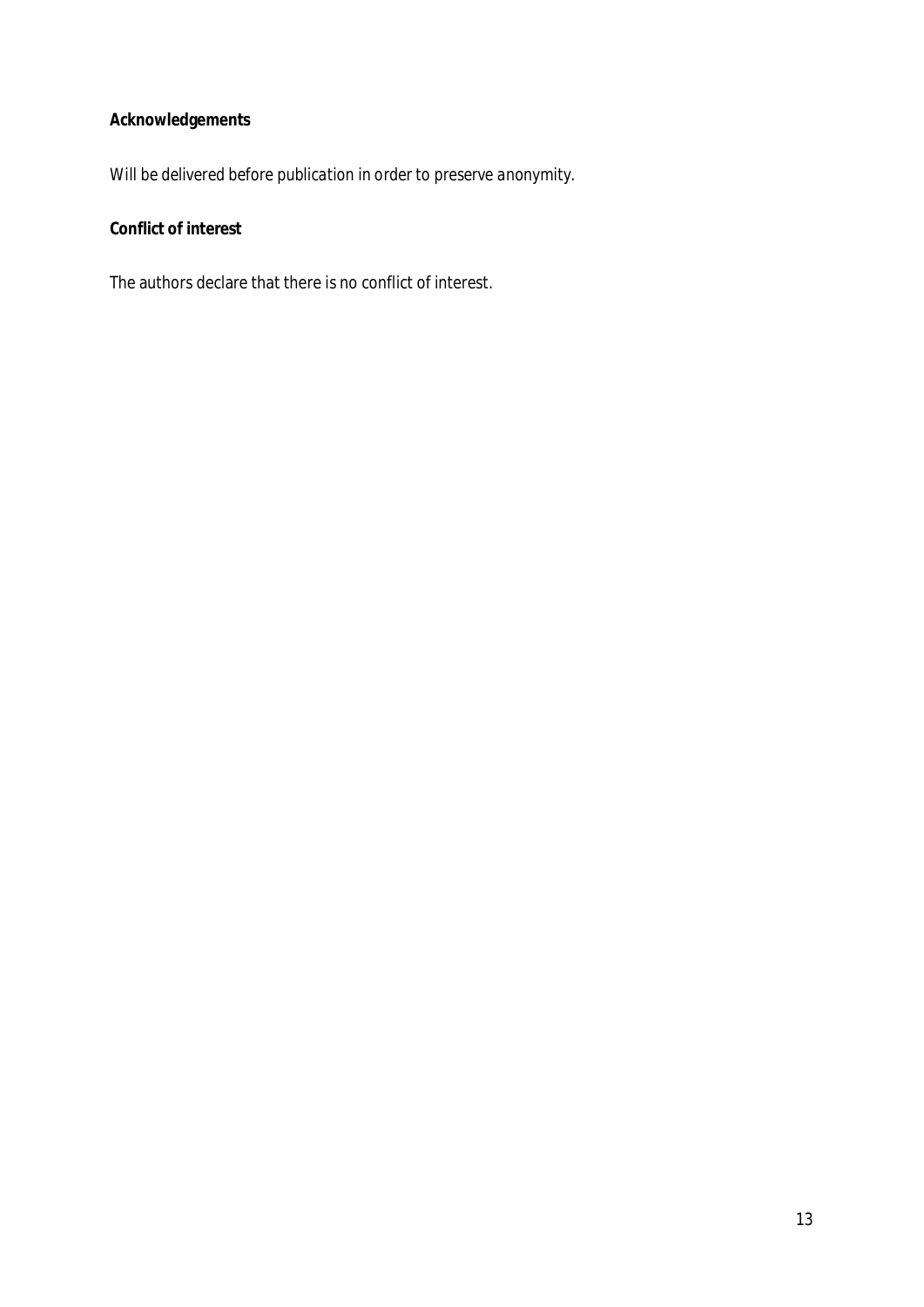**References**

1. Noro A, Mäkelä M, Jussmäki T, et al. Ikäihmisten palveluiden kehityslinjoja 2000-luvulla [Development of care services for older people in 2000s]. In Anja Noro & Hanna Alastalo (eds) *Vanhuspalvelulain 980/2012 toimeenpanon seuranta. Tilanne ennen lain voimaantuloa vuonna 2013 [Implementation of the Act for Elderly Care and Services in Finland (980/2012) – The situation before the law came into force in 2013]*. Report 13/2014. Helsinki.

2. Official Statistics Finland (OSF) Service structure and coverage in care and services for older people, 1990–2016. Statistical Yearbook on Social Welfare and Health 2017. *Online referencing* http://www.julkari.fi/handle/10024/135959 (2017, accessed 10 Nov 2018).

3. Ministry of Social Affairs and Health. Laatusuositus hyvän ikääntymisen turvaamiseksi ja palvelujen parantamiseksi 2017–2019 [Quality Recommendation to Ensure Ageing and to Improve Services 2017- 2019] (Available only in Finnish) Publications of Ministry of Social Affairs and Health 6/2017.

4. Kröger T and Leinonen A. Transformation by stealth: The retargeting of home care services in Finland. *Health Soc Care Community* 2012; 20: 319–327.

5. Kalliomaa-Puha L. Vanhoille ja sairaille sopivaa? Omaishoitosopimus hoivan instrumenttina. Kela: Sosiaali- ja terveysturvan tutkimuksia 90. *Online referencing* http://hdl.handle.net/10250/3306 (2007, accessed 12 Jan 2019).

6. Kröger T, Anttonen A and Sipilä J. Social care in Finland: stronger and weaker forms of universalism. In Anttonen A, Baldock J and Sipilä J (eds.) *The Young, the Old and the State. Social Care Systems in Five Industrial Countrie*s. Cheltenham: Edward Elgar, 2003, p. 25–54.

7. Online referencing https://www.vero.fi/en/individuals/tax-cards-and-tax-returns/income-anddeductions/Tax-credit-for-household-expenses/ (2018, accessed 11 March 2019).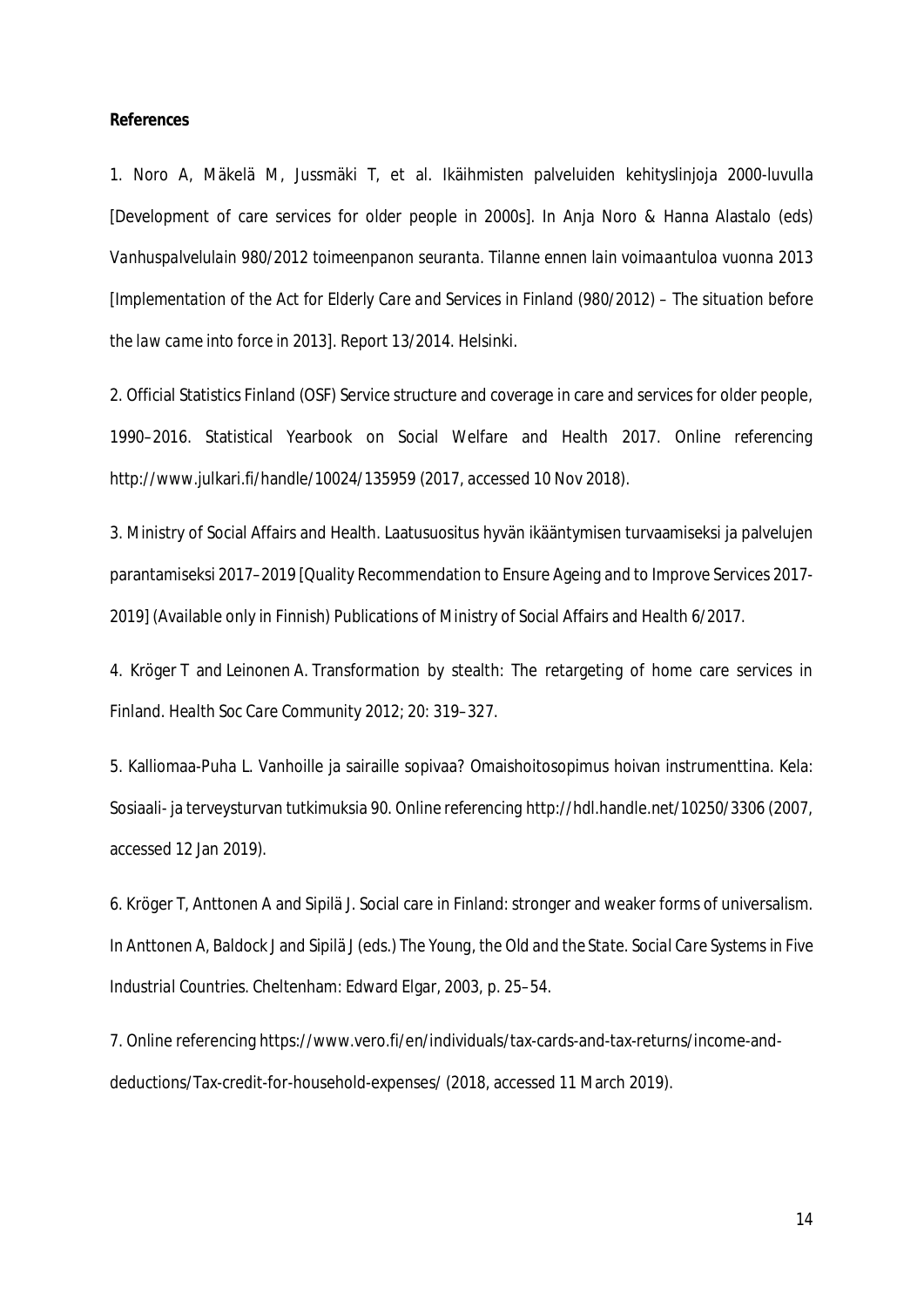8. Kehusmaa S. Hoidon menoja hillitsemässä. Heikkokuntoisten kotona asuvien ikäihmisten palvelujen käyttö, omaishoito ja kuntoutus [Containing the costs for care. Use of services, informal care and rehabilitation of frail elderly living at home]. Doctoral Thesis. University of Tampere, 2014.

9. Finne-Soveri H, Heikkilä R Mäkelä M, et al. Mitä on huomioitava vanhusten laitoshoitoa vähennettäessä [What needs to be taken into account when reducing residential care of older people]. In Noro A and Alastalo H (eds.). *Vanhuspalvelulain 980/2012 toimeenpanon seuranta. Tilanne ennen lain voimaantuloa vuonna 2013 [Implementation of the Act for Elderly Care and Services in Finland (980/2012) – The situation before the law came into force in 2013]*. Report no. 13. National Institute for Health and Welfare, Helsinki, 2014.

10. Pedro MC, Mercedes MP, Ramón LH, et al. Subjective memory complaints in elderly: relationship with health status, multimorbidity, medications, and use of services in a population-based study. *Int Psychogeriatr 2016*; 28: 1903-1916.

11. Caro J, Ward A, Ishak K, et al. To what degree does cognitive impairment in Alzheimer's disease predict dependence of patients on caregivers? *BMC Neurol 2002*; 19: 6.

12. Luppa M, Luck T, Brähler E, et al. Prediction of institutionalisation in dementia. *Dement Geriatr Cogn Disord* 2008; 26: 65-78. doi:10.1159/000144027.

13. National Institute for Health and Welfare. Muistisairauksien yleisyys [Prevalence of memory disorders]. *Online Referencing* https://thl.fi/fi/web/kansantaudit/muistisairaudet/muistisairauksienyleisyys (2018, accessed 8 Nov 2018)

14. Official Statistics of Finland. Statistical yearbook on social welfare and health care 2017. Social welfare and health services used by clients with memory disorders, 2003-2013. National Institute for Health and Welfare. Social Protection, 2017: 66-67 *Online Referencing* http://urn.fi/URN:ISBN:978- 952-302-970-5. (2017, accessed 23 Nov 2018).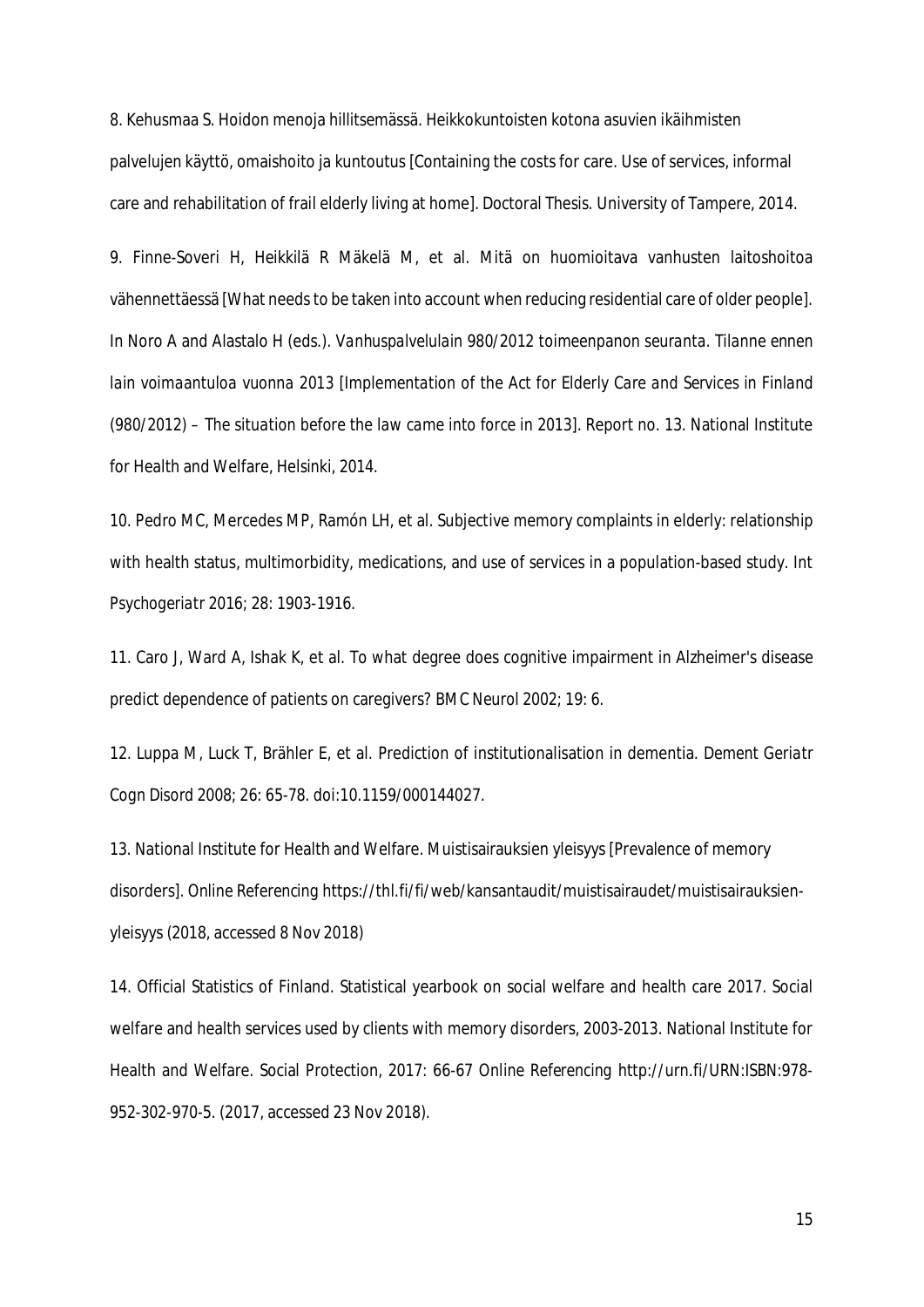15. Williams J, Lyons B and Rowland D. Unmet long-term care needs of elderly people in the community: a review of the literature. *Home Health Care Services Quarterly* 1997; 16: 93–119.

16. Herr M, Arvieu JJ, Aegerter P, et al. Unmet health care needs of older people: prevalence and predictors in a French cross-sectional survey. *Eur J Public Health* 2014;24: 808-13. doi: 10.1093/eurpub/ckt179.

17. Murto J, Sainio P, Pentala O, et al. Vanhuspalvelulain vaikutukset ikääntyneen väestön toimintakykyyn ja koettuun palvelutarpeeseen [The influence of law on care services for older people on functional capabilities and subjective care needs of older population]. *Online Referencing* http://urn.fi/URN:ISBN:978-952-302-406-9 (2014, accessed 8 Sep 2018)

18. Puthenparambil JM, Kröger T and Van Aerschot L. Users of home-care services in a Nordic Welfare state under marketization: the rich, the poor and the sick. *Health Soc Care Community* 2017; 25: 54- 64.

19. Andersen R and Newman JF. Societal and individual determinants of medical care utilization in the United States. *The Millbank Memorial Fund Quarterly: Health and Society* (1973) 2005; 51: 95–124.

20. Casado BL, van Vulpen KS and Davis SL. Unmet Needs for Home and Community-Based Services Among Frail Older Americans and Their Caregivers. *J Aging Health* 2011: 23: 529–553.

21. Steinberg SI, Negash S, Sammel MD, et al. Subjective Memory Complaints, Cognitive Performance, and Psychological Factors in Healthy Older Adults. *Am J Alzheimers Dis Other Demen* 2013; 28: 776– 783. doi:10.1177/1533317513504817

22. Zhou Y, Slachevasky A and Calvo E. Health conditions and unmet needs for assistance to perform activities of daily living among older adults with dementia in Chile. *Int J Geriatr Psychiatry* 2018; 33: 964-971. doi: 10.1002/gps.4879.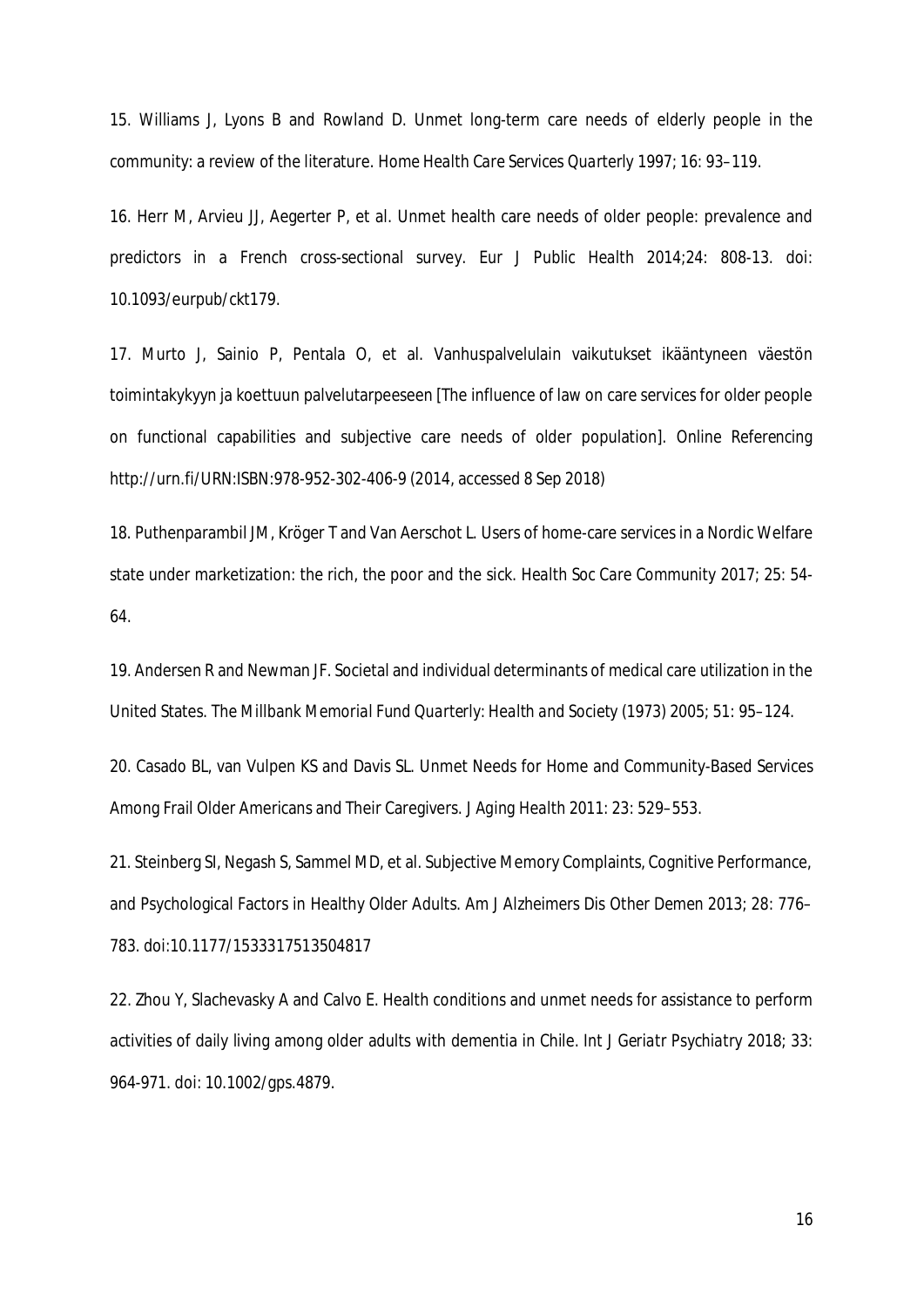23. Black B S, Johnston D, Rabins P, Morrison A, Lyketsos C, Samus Q M. Unmet Needs of Community-Residing Persons with Dementia and Their Informal Caregivers: Findings from the Maximizing Independence at Home Study. *Journal of the American Geriatrics Society* 2013; 61:2087–2095.

24. Kerpershoek L, de Vugt M, Wolfs C, Woods B, Jelley H, Orrell M, et al. Needs and quality of life of people with middle-stage dementia and their family carers from the European Actifcare study. When informal care alone may not suffice. *Aging Ment Health* 2018;22(7):897-902.

25. Shea D, Davey A, Femia E, Zarit S, Sundström G, Berg S, Smyer M. Exploring Assistance in Sweden and the United States. *The Gerontologist* 2003;43(5): 712–721.

26. Van der Roest HG, Meiland FJM, Maroccini R, Comijs HC, Jonker C, Dröes R. Subjective needs of people with dementia: a review of the literature. *International Psychogeriatrics* 2007;19(3):559-592

27. Morrow-Howell N, Proctor E, Rozario P. How Much Is Enough? Perspectives of Care Recipients and Professionals on the Sufficiency of In-Home Care. *The Gerontologist* 2001;41(6):723-32.

28. Lambotte D, De Donder L, Van Regenmortel S, et al. Frailty differences in older adults' use of informal and formal care. *Arch Gerontol Geriatr* 2018; 79: 69-77. doi: 10.1016/j.archger.2018.05.018.

29. Janssen N, Handels RL, Sköldunger A, et al. Impact of Untimely Access to Formal Care on Costs and Quality of Life in Community Dwelling People with Dementia. *J Alzheimers Dis.* 2018; 66: 1165-1174.

30. Gaugler JE, Kane RL, Rosalie A, et al. Unmet Care Needs and Key Outcomes in Dementia. *J Am Geriatr Soc* 2005; 53: 2098-2105.

31. Kehusmaa S, Autti-Rämö I, Helenius H, et al. Does informal care reduce public care expenditure on elderly care? Estimates based on Finland's Age Study. *BMC Health Service Research* 2013; 13: 317.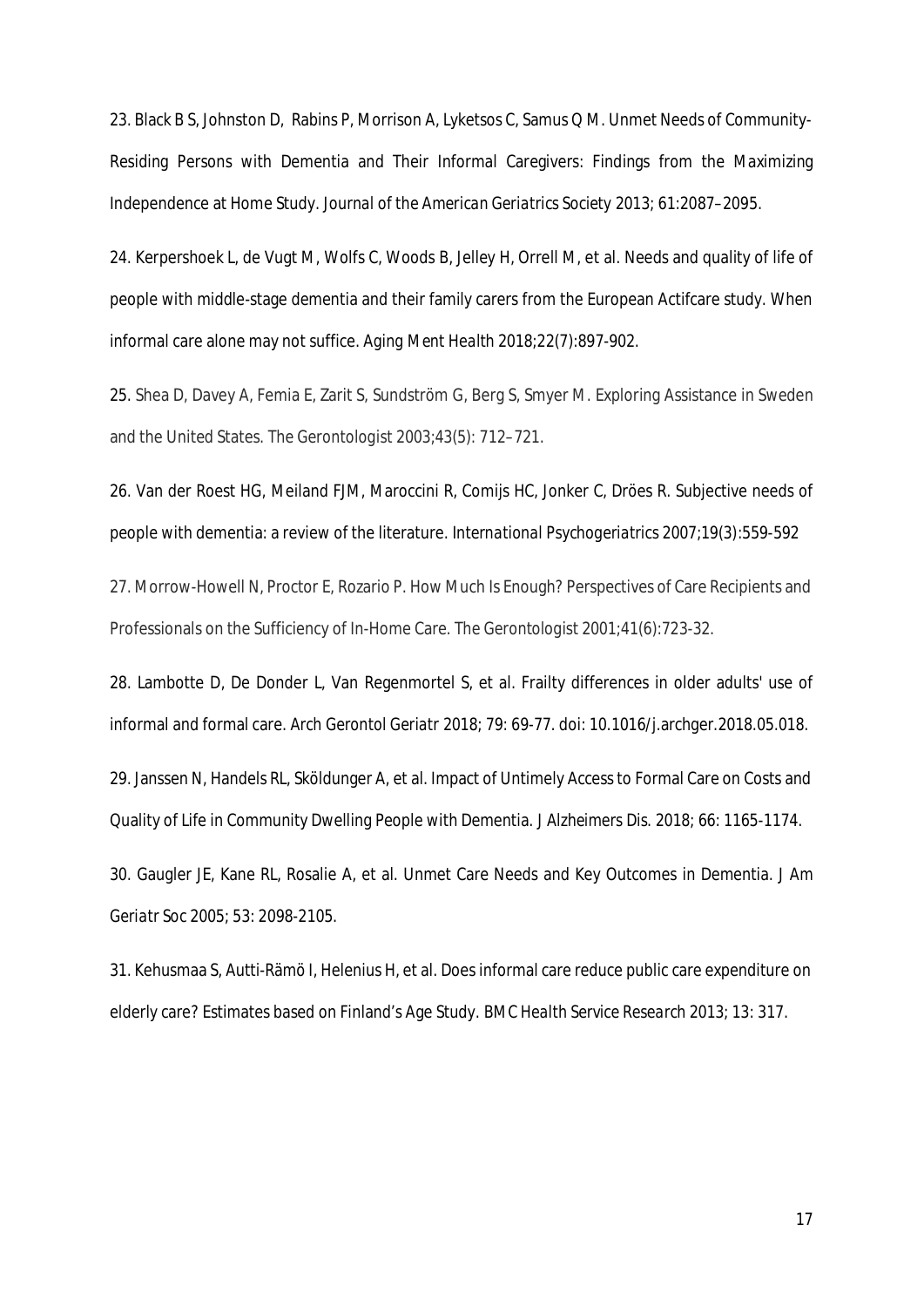Nordcare Study]. YFI julkaisuja. Available in Finnish. *Online referencing*  https://jyx.jyu.fi/handle/123456789/57183# (2018, accessed 3 April 2019). 32. Kröger T, Van Aerschot L and Puthenparambil J. Hoivatyö muutoksessa: suomalainen vanhustyö pohjoismaisessa vertailussa [Care work in change: Finnish eldercare in Nordic comparison.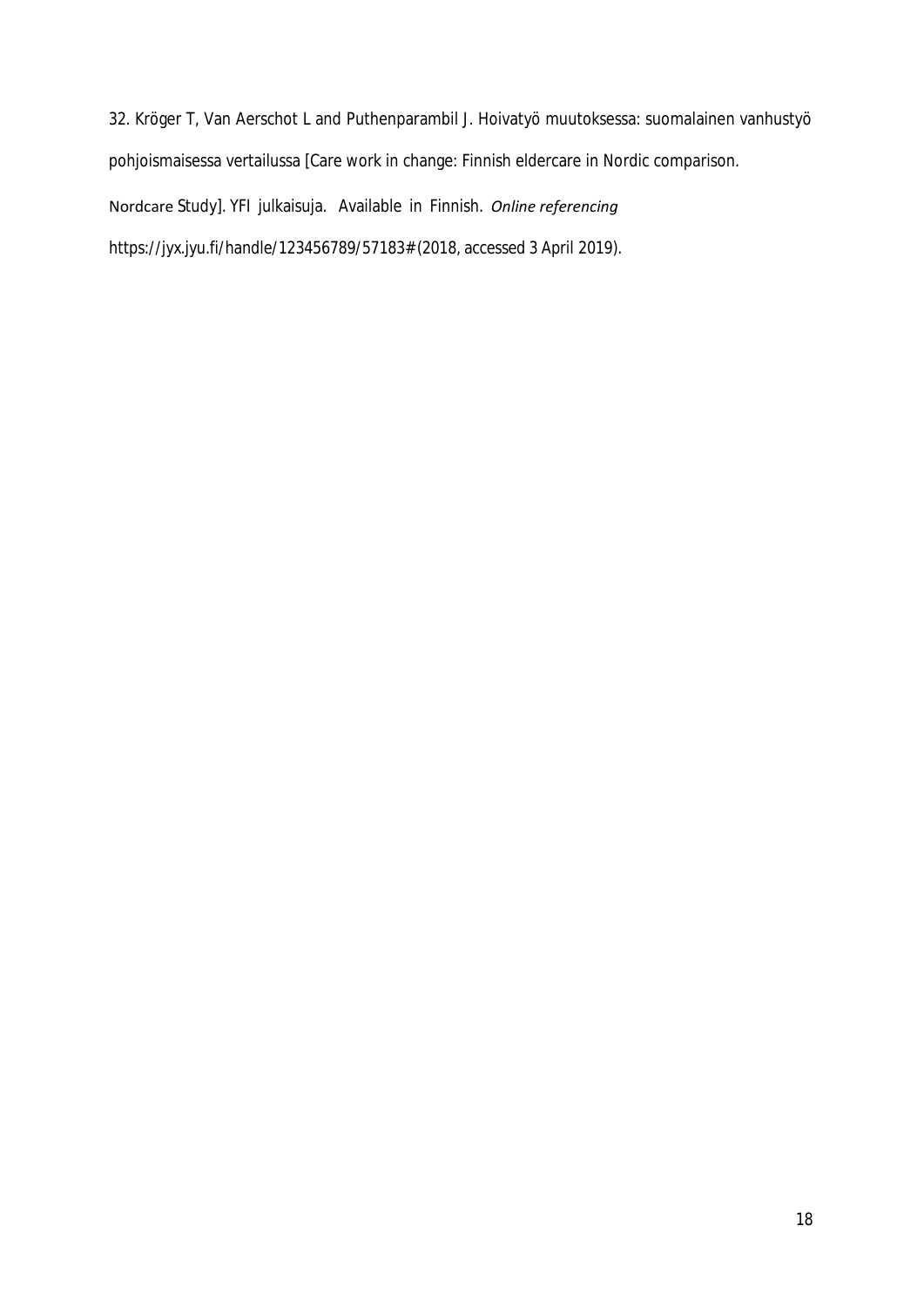|                                         | N    | Total % | No MP | MP%  | P-value |
|-----------------------------------------|------|---------|-------|------|---------|
|                                         |      |         | $\%$  |      |         |
| Gender (%)                              | 1921 |         |       |      |         |
| Women                                   |      | 62.5    | 63.0  | 57.8 |         |
| Men                                     |      | 37.5    | 37.0  | 42.2 | 0.199   |
| Age (average)                           | 1843 | 82.7    | 82.5  | 85.1 | < 0.001 |
| Filling in the questionnaire (%)        | 1899 |         |       |      |         |
| Alone/with someone                      |      | 92.4    | 95.5  | 62.2 |         |
| Proxy                                   |      | 6.1     | 3.0   | 35.7 | < 0.001 |
| Marital status (%)                      | 1925 |         |       |      |         |
| Single, divorced, widowed               |      | 58.2    | 58.9  | 51.4 |         |
| Married, cohabiting, registered partner |      | 41.6    | 40.9  | 48.6 | 0.050   |
| Has children (%)                        | 1872 | 85.9    | 85.7  | 88.1 | 0.900   |
| Number of children (average)            |      | 2.3     | 2.3   | 2.4  | 0.461   |
| Household type (%)                      | 1905 |         |       |      |         |
| Living alone                            |      | 56.1    | 57.3  | 44.9 |         |
| Living with someone                     |      | 42.7    | 41.8  | 51.4 | 0.004   |
| Education (%)                           | 1886 |         |       |      |         |
| Primary education or less               |      | 70.2    | 69.4  | 78.4 |         |

# Table 1. Study population characteristics. *N = the number of respondents.*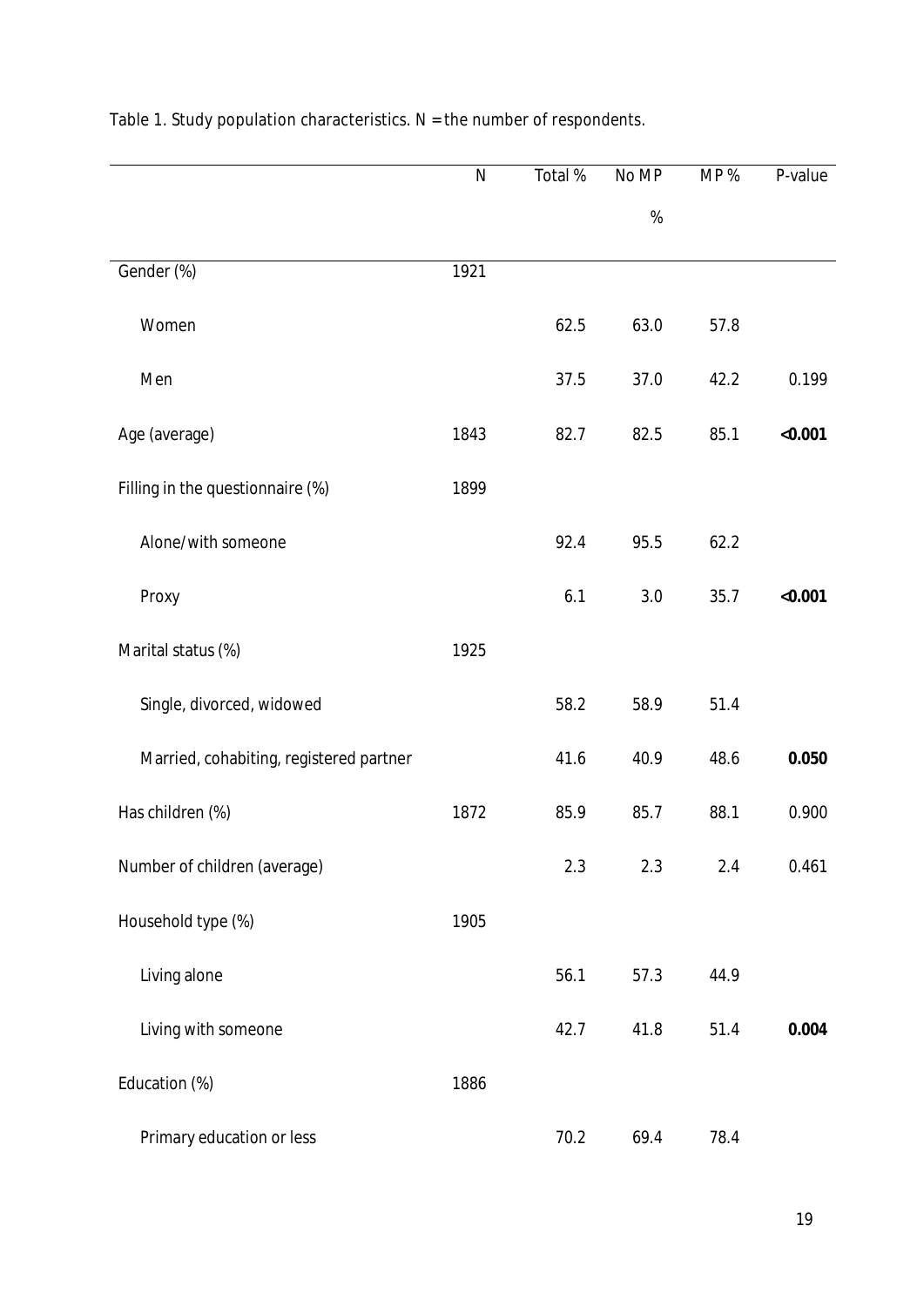| Secondary education                       |      | 27.6 | 28.6 | 18.4 | 0.004   |
|-------------------------------------------|------|------|------|------|---------|
| Income (%)                                | 1812 |      |      |      |         |
| $<$ €1000                                 |      | 21.5 | 21.6 | 20.5 |         |
| $≥ €1000 < €2500$                         |      | 60.9 | 60.5 | 64.3 |         |
| $≥ €2500$                                 |      | 11.6 | 12.0 | 7.6  | 0.186   |
| Self-rated health (%)                     | 1892 |      |      |      |         |
| Very good/good/fair                       |      | 22.0 | 23.2 | 10.8 |         |
| Poor/very poor                            |      | 76.1 | 75.0 | 86.5 | < 0.001 |
| Needs help with (%)                       |      |      |      |      |         |
| Grocery shopping                          | 1801 | 39.0 | 35.4 | 73.5 | < 0.001 |
| Going to hobbies, activities or meetings, | 1752 | 39.3 | 35.3 | 77.3 | < 0.001 |
| or visiting other people                  |      |      |      |      |         |
| Obtaining home assistance or other        | 1400 | 38.0 | 33.9 | 75.1 | < 0.001 |
| services                                  |      |      |      |      |         |
| Managing financial affairs                | 1832 | 37.8 | 33.1 | 82.7 | < 0.001 |
| Minor repairs or refurbishments at home   | 1564 | 59.2 | 57.1 | 79.5 | < 0.001 |
| or gardening                              |      |      |      |      |         |
| Cleaning, laundering                      | 1820 | 58.0 | 55.2 | 83.8 | < 0.001 |
| Cooking                                   | 1804 | 32.1 | 27.3 | 77.3 | < 0.001 |
| Taking medication                         |      |      |      |      |         |
|                                           | 1857 | 20.2 | 14.6 | 73.5 | < 0.001 |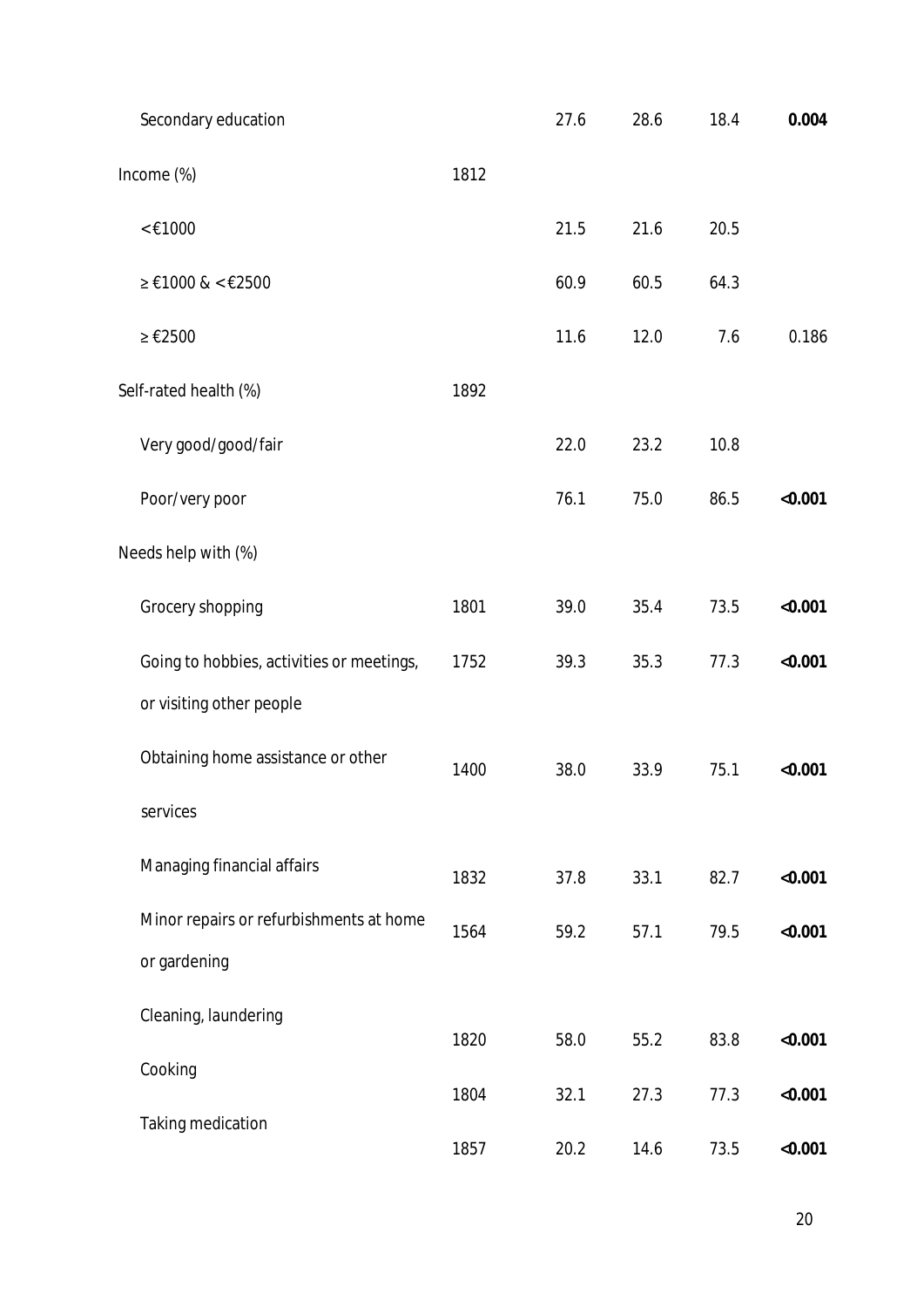| Number of IADL problems (average) |      | 4.0  | 3.5  | 7.2  | < 0.001 |
|-----------------------------------|------|------|------|------|---------|
| Needs help with (%)               |      |      |      |      |         |
| Showering                         | 1870 | 17.5 | 13.9 | 52.4 | < 0.001 |
| Eating                            | 1874 | 6.1  | 3.4  | 31.4 | < 0.001 |
| Getting out of bed/round the bed  | 1872 | 6.4  | 4.5  | 24.9 | < 0.001 |
| Toileting                         | 1873 | 5.7  | 3.7  | 24.3 | < 0.001 |
| Dressing or undressing            | 1876 | 9.8  | 7.3  | 33.5 | < 0.001 |
| Number of ADL problems (average)  |      | 0.5  | 0.3  | 1.7  | < 0.001 |

Notes: Table includes everyone who reported at least one disability or long-term illness that limited everyday life. Missing answers included in total percentages. No MP = those without memory problems. MP = those with memory problems. Needs help with = those who responded with options 2) I do not cope by myself but I get enough help or 3) I do not cope by myself and I need more help. Pvalue refers to the difference between people with and without memory problems. Range of missing variables in single questions varies between 0 and 17.4%. Statistically significant p-values (p<0.05) in bold.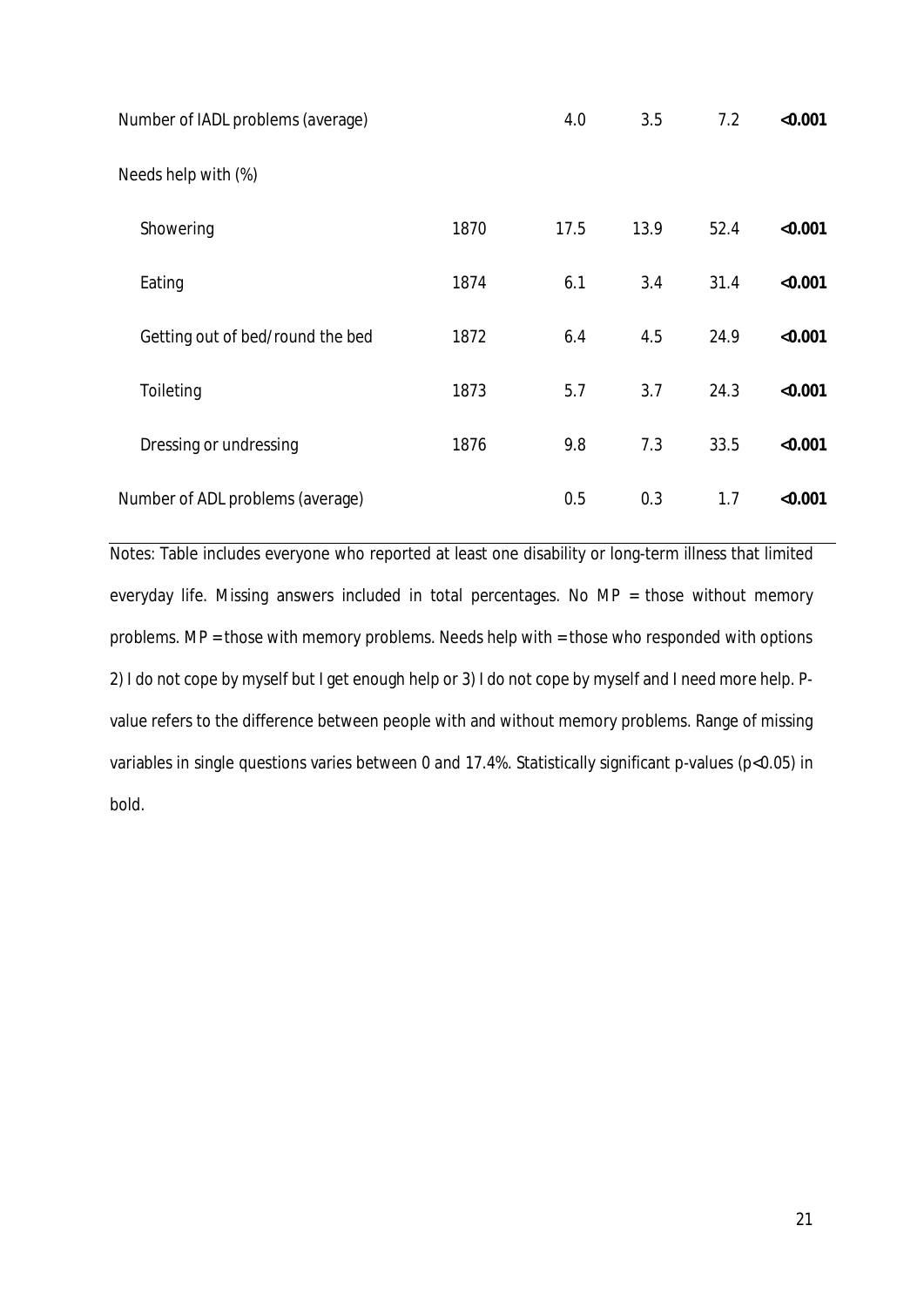

Figure 1. Regular use of informal and formal home care.

Notes: Those who responded that they received help/care weekly or daily are included. Missing answers are excluded. Proportions of missing answers: informal care 27.9%, public formal home care 49.7%, self-purchased private care 51.3%. P-value refers to the difference between people with and without memory problems. Significance level: p<0.05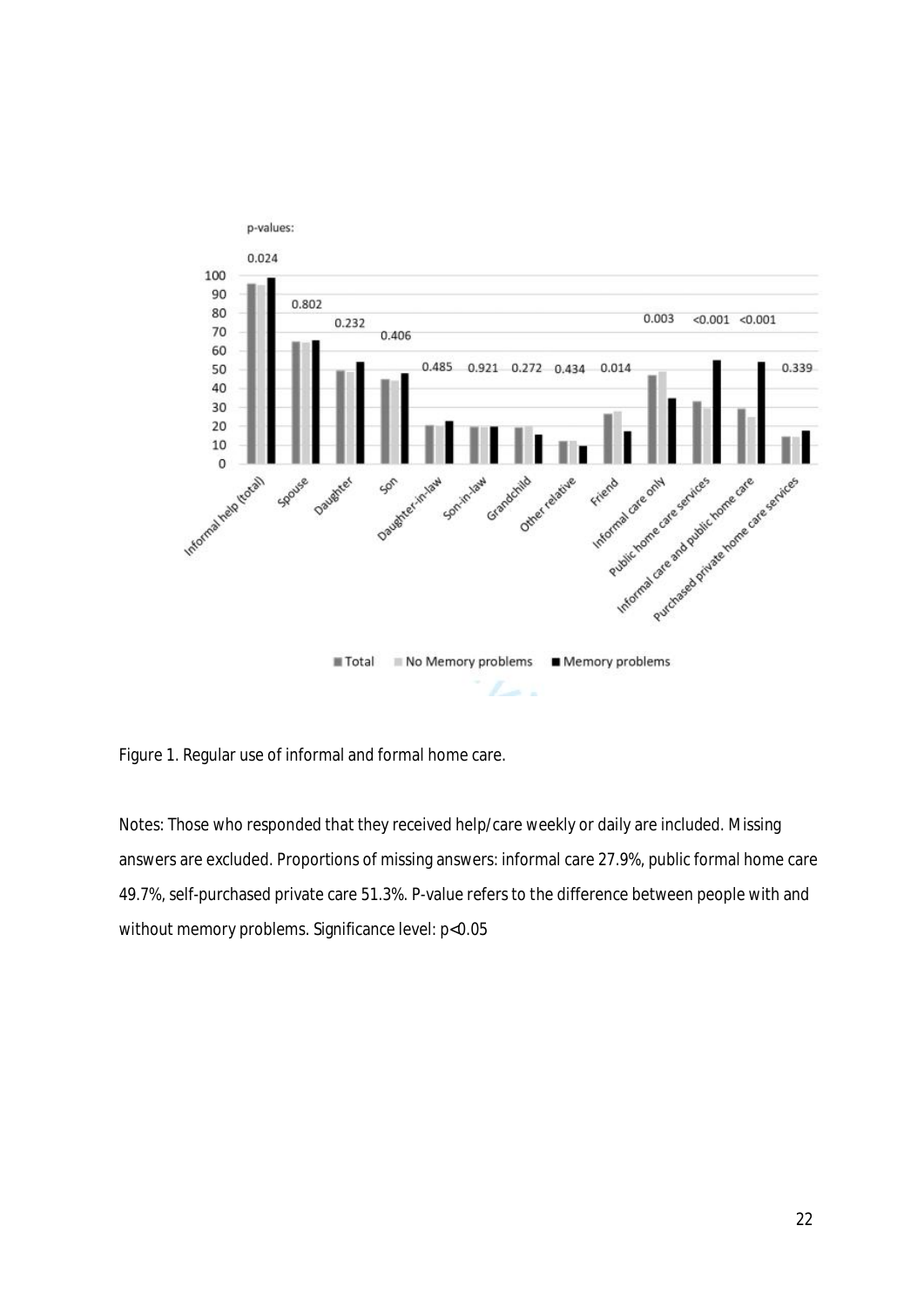Table 2. Receipt of sufficient help and care: comparison between people with and without memory problems in those who needed help. Total N 1810 (missing responses 118), without memory problems N 1634, with memory problems N 176. N in the first column refers to the number of people in the subsamples of those who reported needing help and care and who provided a response to the care type question.

|                                             | $\mathsf{n}$ | Total | No MP | <b>MP</b> | P-value |
|---------------------------------------------|--------------|-------|-------|-----------|---------|
| Receiving enough help and care              |              |       |       |           |         |
| Do not need help/care %                     |              | 23.5  | 25.5  | 5.1       | < 0.001 |
| Those who need help/care                    | 1384         |       |       |           |         |
| Enough, %                                   |              | 80.3  | 81.3  | 73.7      |         |
| Not enough, %                               |              | 19.7  | 18.7  | 26.3      | 0.023   |
| Used informal care only <sup>1</sup>        | 343          |       |       |           |         |
| Enough help and care, %                     |              | 70.8  | 81.6  | 75.0      |         |
| Not enough help and care, %                 |              | 19.2  | 18.4  | 25.0      | 0.308   |
| Used informal and public home               | 257          |       |       |           |         |
| $care1$ ,                                   |              |       |       |           |         |
| Enough help and care, %                     |              | 84.0  | 88.6  | 72.6      |         |
| Not enough help and care, %                 |              | 16.0  | 11.4  | 27.4      | 0.002   |
| Receiving enough help and care <sup>2</sup> |              |       |       |           |         |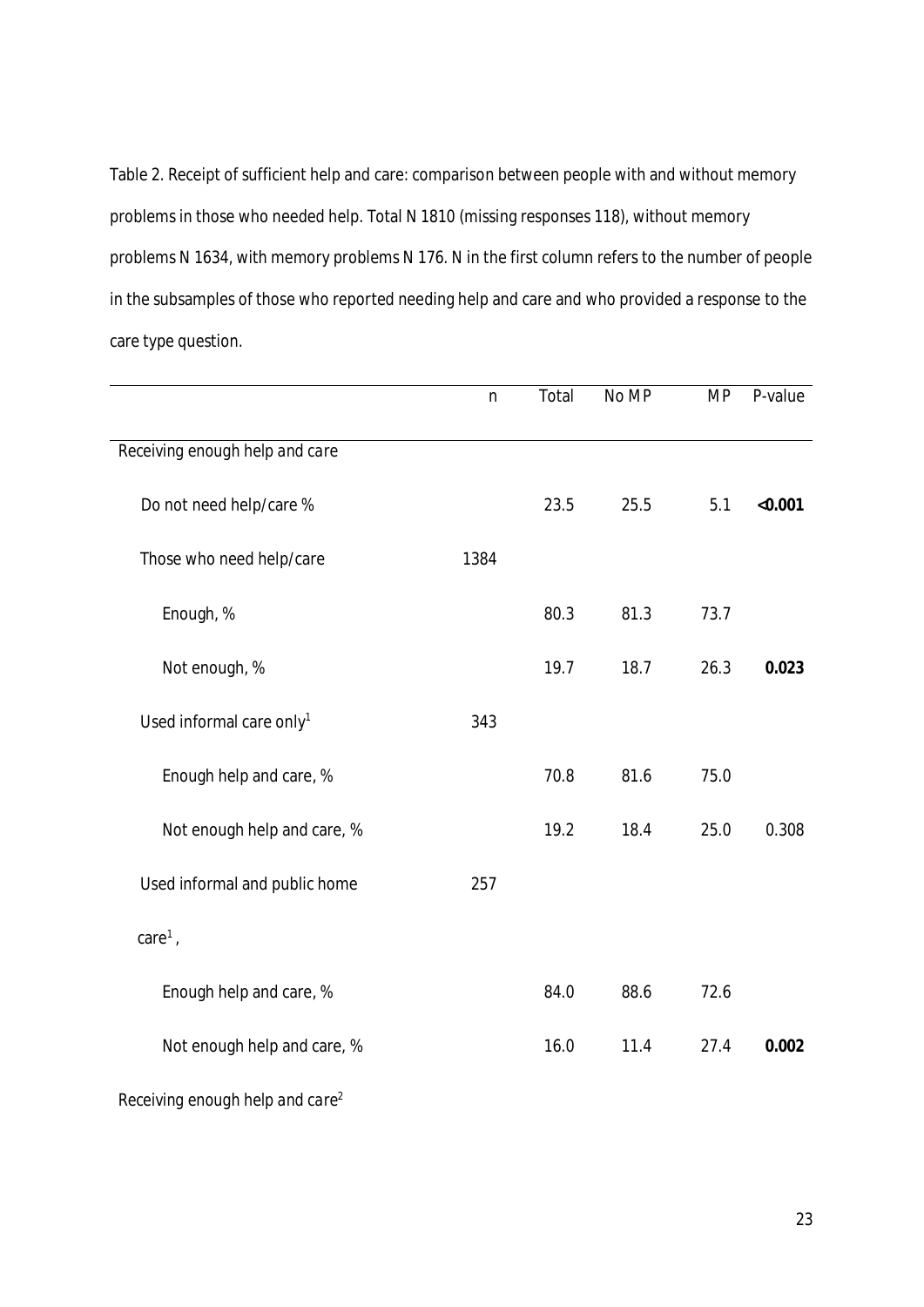| Do not need help/care, %                        |      | 25.0 | 26.3 | 6.4  | < 0.001 |
|-------------------------------------------------|------|------|------|------|---------|
| Those who need help/care                        | 1256 |      |      |      |         |
| Enough, %                                       |      | 80.6 | 80.9 | 76.7 |         |
| Not enough, %                                   |      | 19.4 | 19.1 | 23.3 | 0.300   |
| Used informal care only <sup>1</sup>            | 318  |      |      |      |         |
| Enough help and care, %                         |      | 79.6 | 80.2 | 75.0 |         |
| Not enough help and care, %                     |      | 20.4 | 19.8 | 25.0 | 0.804   |
| Used informal and public home care <sup>1</sup> | 203  |      |      |      |         |
| Enough help and care, %                         |      | 86.2 | 88.4 | 76.9 |         |
| Not enough help and care, %                     |      | 13.8 | 11.6 | 23.1 | 0.072   |
| IADL: not enough help/care <sup>3</sup>         |      |      |      |      |         |
| Grocery shopping                                | 753  | 16.2 | 13.8 | 27.2 | < 0.001 |
| Going to hobbies, activities or                 | 758  | 25.5 | 22.6 | 37.8 | < 0.001 |
| meetings, or visiting other people              |      |      |      |      |         |
| Obtaining home assistance or other              | 730  | 19.9 | 18.3 | 26.6 | 0.033   |
| services                                        |      |      |      |      |         |
| Managing financial affairs                      | 730  | 9.4  | 8.1  | 16.3 | 0.005   |
| Minor repairs or refurbishments at              | 1142 | 22.5 | 20.3 | 37.4 | < 0.001 |
| home or gardening                               |      |      |      |      |         |
| Cleaning, laundering                            | 1118 | 20.7 | 19.2 | 29.7 | 0.004   |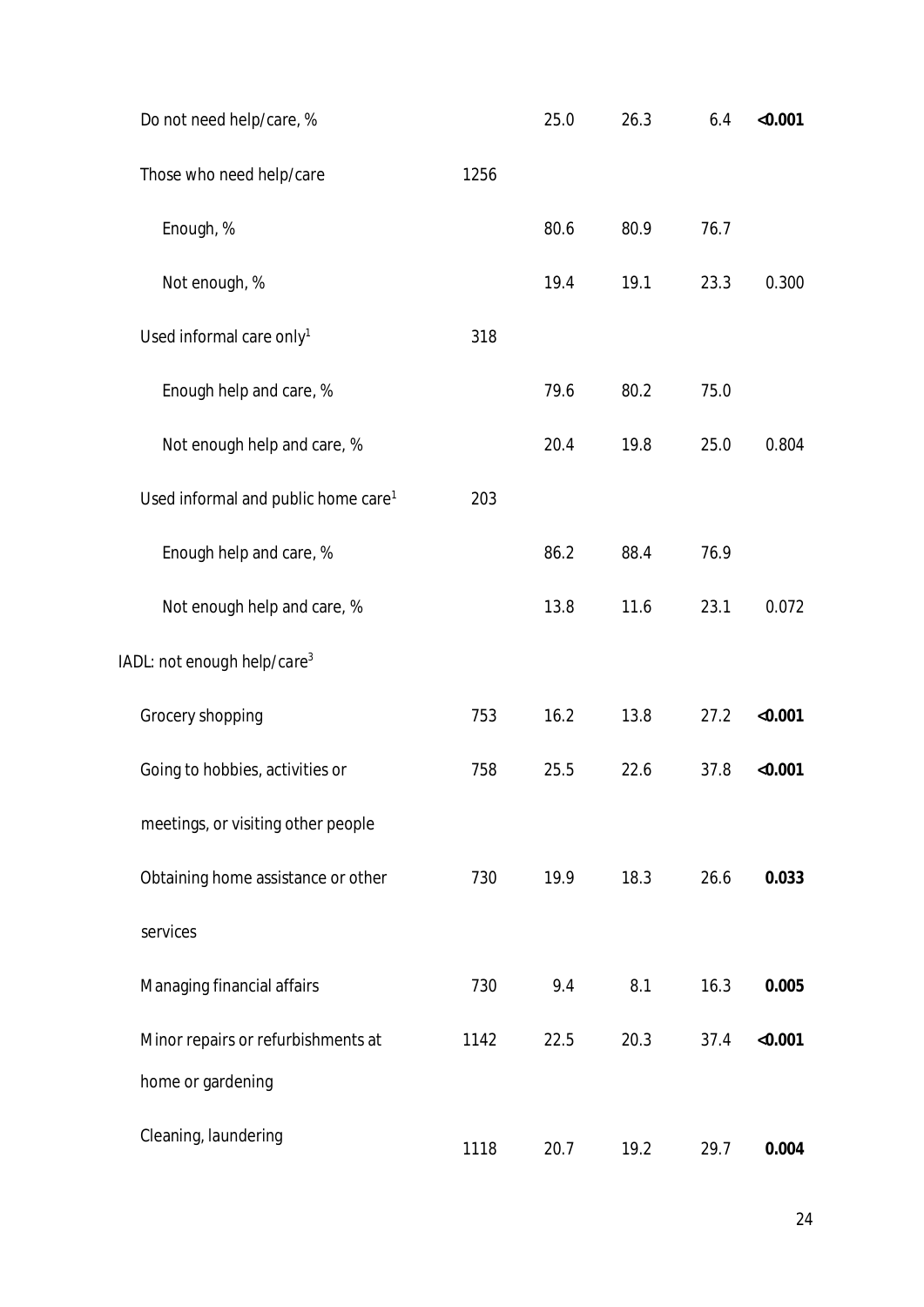| Cooking                           | 619 | 16.2 | 13.2 | 25.9 | 0.001   |
|-----------------------------------|-----|------|------|------|---------|
| Taking medication                 | 390 | 8.5  | 4.7  | 15.4 | < 0.001 |
| ADL: not enough help/care, $\%^3$ |     |      |      |      |         |
| Showering                         | 339 | 15.6 | 12.4 | 23.7 | 0.013   |
| Eating                            | 117 | 14.5 | 10.2 | 19.0 | 0.200   |
| Getting out of bed/round the bed  | 124 | 16.9 | 11.5 | 26.1 | 0.048   |
| Toileting                         | 109 | 17.4 | 12.5 | 24.2 | 0.128   |
| Dressing or undressing            | 189 | 12.7 | 11.0 | 16.1 | 0.356   |

Notes: MP= those with memory problems. No MP = those without memory problems. <sup>1</sup>Of those who reported needing help/care. <sup>2</sup> Without proxy answers. <sup>3</sup>Of those who needed help/care with the IADL or ADL in question. P-value refers to the difference between people with and without memory problems. Statistically significant p-values (p<0.05) in bold.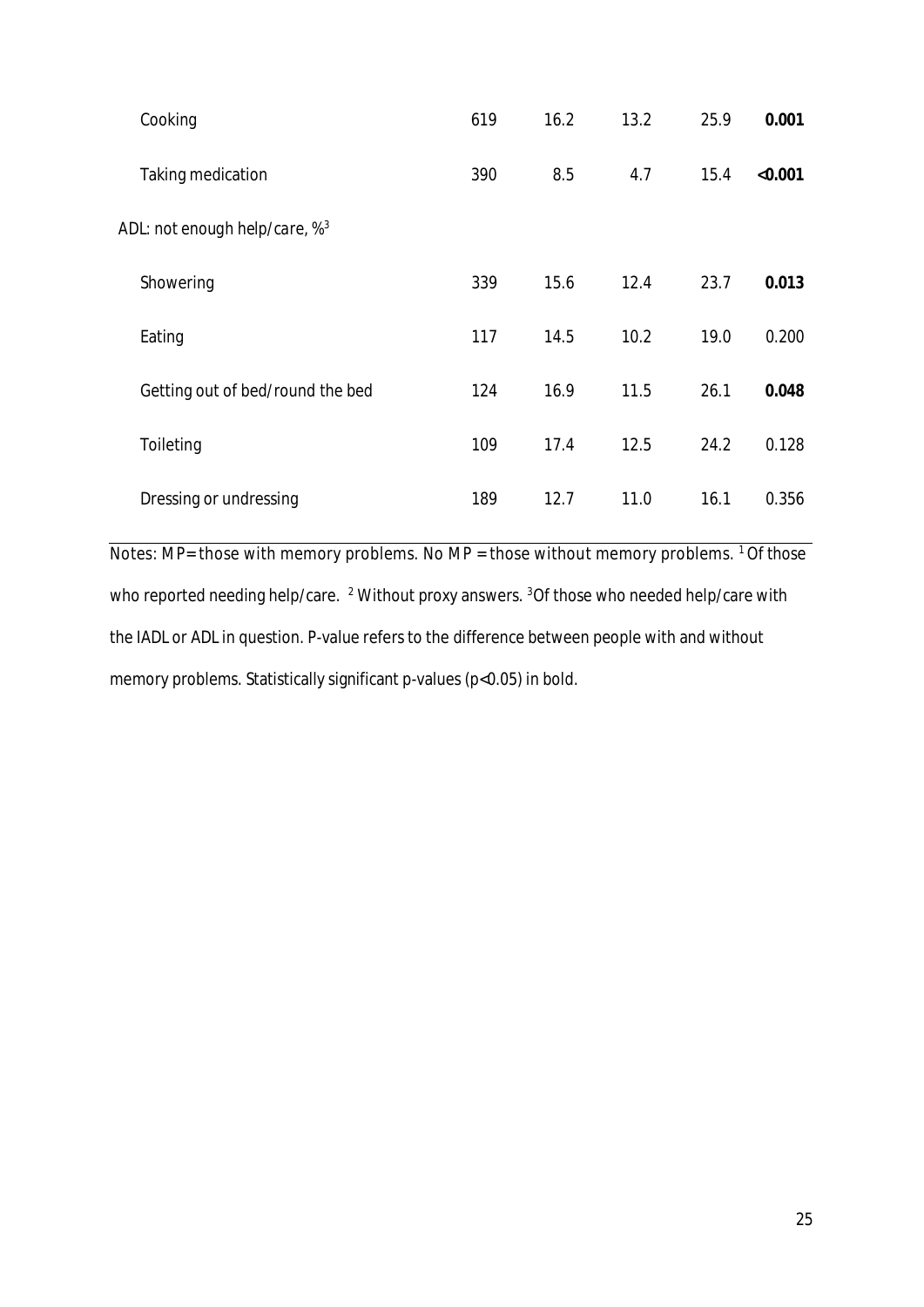Table 3. Predisposing, enabling and need determinants associated with receiving insufficient care: odds ratios for binomial logistic regression analysis. Those

who reported needing care (n 1384) are included in the analysis.

|                                        | Insufficient care |         |         |                    |           | Insufficient care, |         | Insufficient care, |           |
|----------------------------------------|-------------------|---------|---------|--------------------|-----------|--------------------|---------|--------------------|-----------|
|                                        |                   |         |         | informal care only |           | informal care and  |         |                    |           |
|                                        |                   |         |         |                    |           |                    |         | public home care   |           |
|                                        | Model 1           | Model 2 | Model 3 | Model 4            | Model 5   | Model 1            | Model 5 | Model 1            | Model 5   |
|                                        | <b>OR</b>         | OR      | OR      | <b>OR</b>          | <b>OR</b> | OR                 | OR      | ${\sf OR}$         | <b>OR</b> |
| Predisposing                           |                   |         |         |                    |           |                    |         |                    |           |
| Age                                    | 1.002             | 0.991   | 0.990   | 0.992              | 0.971     | 1.012              | 0.962   | 0.987              | 1.021     |
| Gender (ref. woman)                    | 0.674             | 0.667   | 0.782   | 0.759              | 0.714     | 0.916              | 1.269   | 1.295              | 1.193     |
| Enabling                               |                   |         |         |                    |           |                    |         |                    |           |
| Marital status (ref. single, divorced, |                   |         |         |                    |           |                    |         |                    |           |
| widowed)                               |                   |         |         |                    |           |                    |         |                    |           |
| Married, cohabiting, in a registered   | 1.309             |         | 1.408   | 1.497              | 1.574     | 0.921              | 1.812   | 1.200              | 1.816     |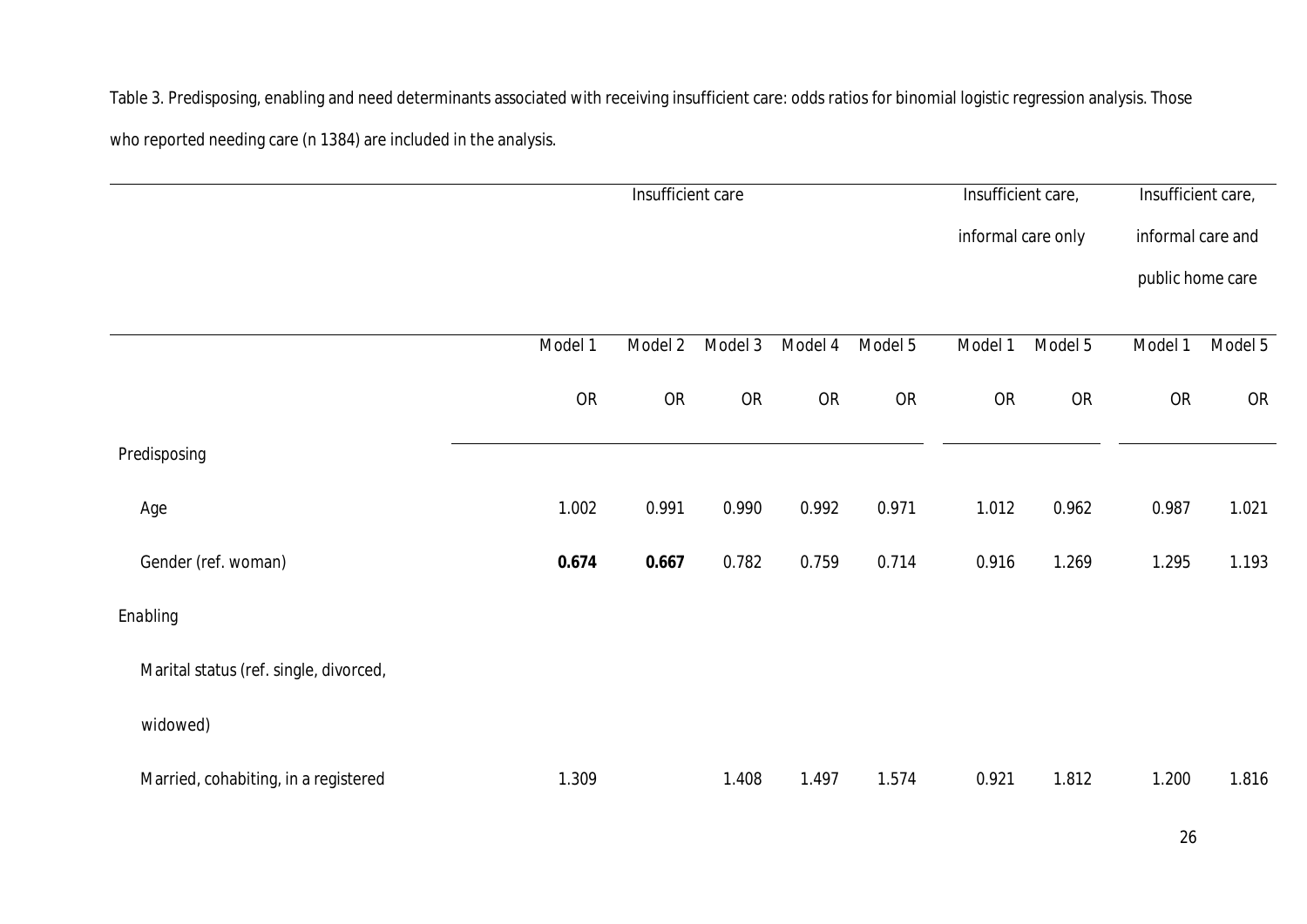# partnership

| Number of children                           | 0.734 |       | 0.690 | 0.705 | 0.734 | 3.460  | 3.598 | 2.579 | 2.053 |
|----------------------------------------------|-------|-------|-------|-------|-------|--------|-------|-------|-------|
| Household type (ref. lives alone)            |       |       |       |       |       |        |       |       |       |
| Lives with someone                           | 0.711 |       | 0.619 | 0.590 | 0.484 | 0.792  | 0.438 | 1.093 | 0.403 |
| Education (ref. primary school or less)      |       |       |       |       |       |        |       |       |       |
| Secondary education or more                  | 0.792 |       | 0.929 | 0.999 | 0.925 | 0.436  | 0.554 | 0.549 | 0.606 |
| Income (ref. $<$ €1000)                      |       |       |       |       |       |        |       |       |       |
| $≥ €1000 < €2500$                            | 0.627 |       | 0.713 | 0.740 | 0.838 | 0.659  | 0.552 | 1.267 | 1.777 |
| $≥ €2500$                                    | 0.328 |       | 0.471 | 0.459 | 0.486 | 0.164  | 0.099 | 0.414 | 1.049 |
| Need                                         |       |       |       |       |       |        |       |       |       |
| Memory problems (ref. no/sometimes)          | 1.552 | 1.654 | 1.720 | 1.662 | 1.164 | 1.479  | 0.977 | 2.929 | 2.838 |
| Self-rated health (ref. very good/good/fair) |       |       |       |       |       |        |       |       |       |
| Poor/very poor                               | 3.275 |       |       | 3.013 | 2.333 | 13.102 | 6.583 | 5.481 | 3.102 |